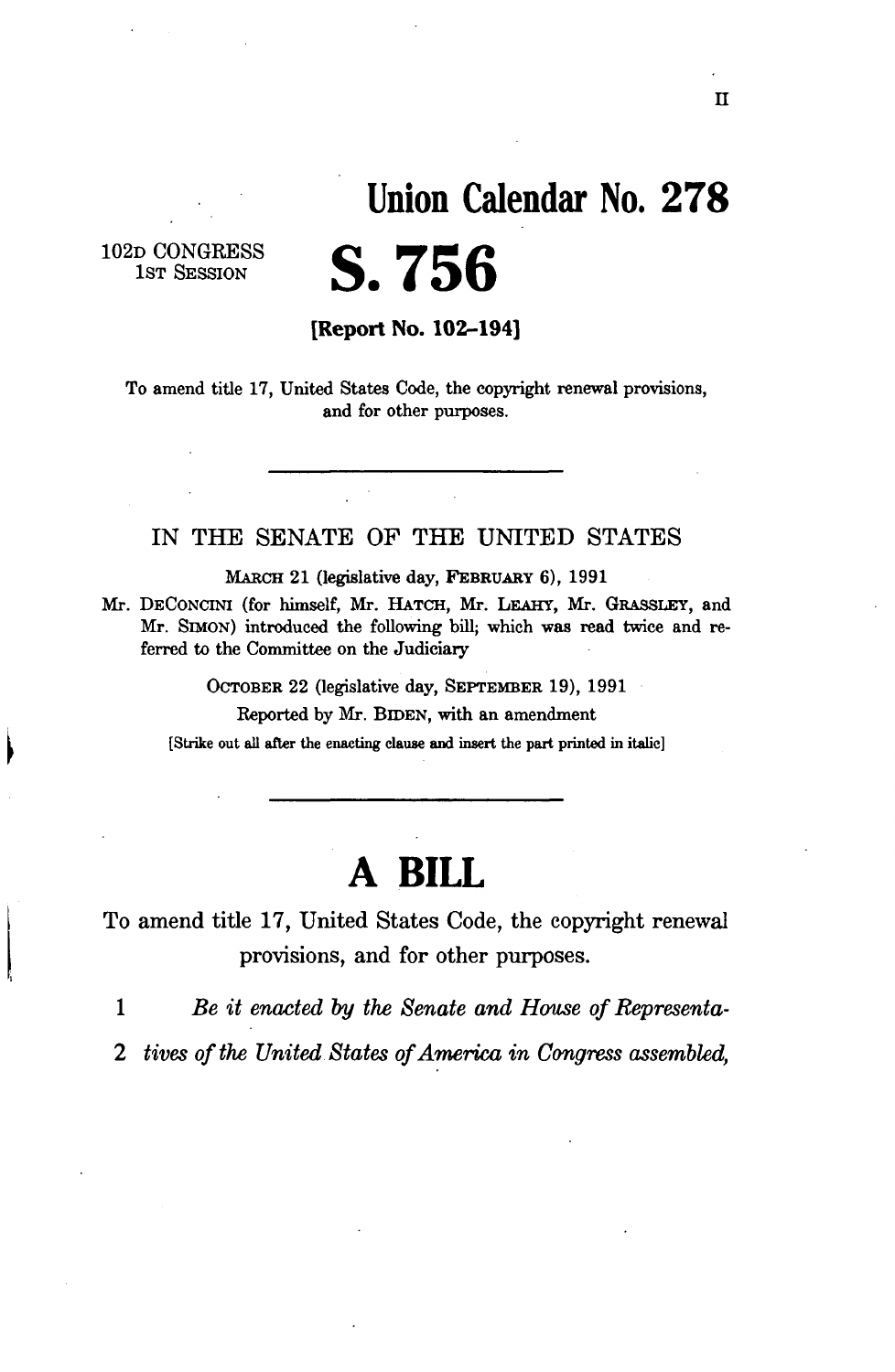**1 SECTION 1. COPYRIGHT RENEWAL PROVISIONS.** 

2 (a) DURATION OF COPYRIGHT: SUBSISTING COPY-3 RIGHTS.— Section 304(a) of title 17, United States Code, 4 is amended to read as follows:

5 <sup>\*\*</sup>\*\*(a)• Copyright's in Their First Term on Janu-6 ARY 1,  $1978$ .  $(1)(A)$  Consistent with the provisions of 7 subparagraphs  $(B)$  and  $(C)$ , any copyright, the first term 8 of which is subsisting on January  $1, 1978$ , shall endure 9 for 28 years from the date it was originally secured.

10  $\frac{10}{10}$  Th the ease of any posthumous work or of any 11 periodical, eyelopedic, or other composite work upon which 12 the copyright was originally secured by the proprietor 13 thereof, or of any work copyrighted by a corporate body 14 (otherwise than as assignee or licensee of the individual 15 author) or by an employer for whom such work is made 16 for hire, the proprietor of such copyright shall be entitled 17 to a renewal and extension of the copyright in such work 18 for the further term of 47 years.

19  $\frac{4}{10}$  H the ease of any other copyrighted work, in-20 eluding a contribution by an individual author to a periodi-21 eal or to a cyclopedic or other composite work, the author 22 of such work, if still living, or the widow, widower, or chil-23 dren of the author, if the author be not living, or if such 24 author, widow, widower, or children be not living, then the 25 author's executors, or in the absence of a will, his or her  $26$  next of kin shall be entitled to a renewal and extension **•S 756 RS**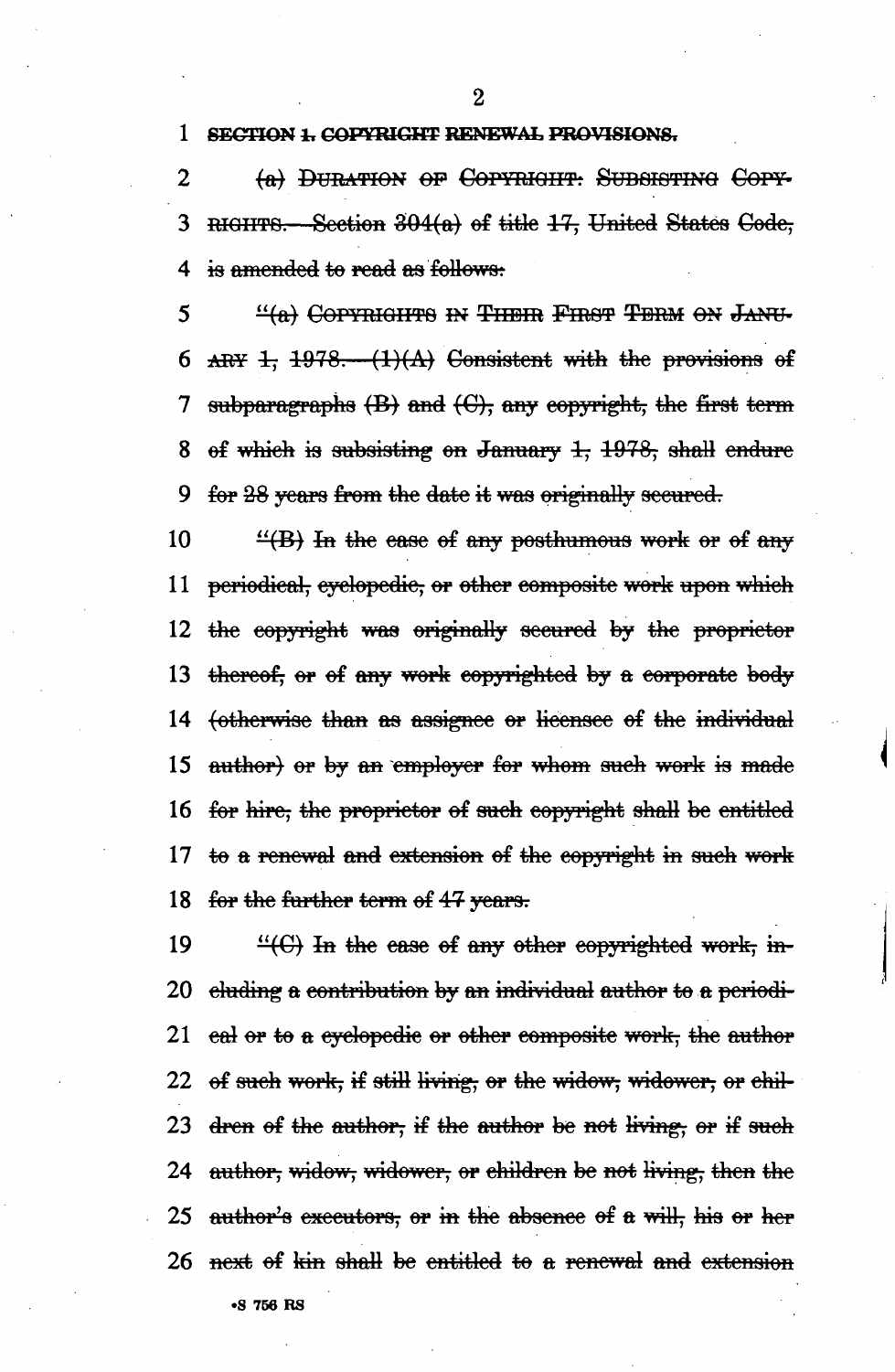1 of the copyright in such work for a further term of 42 2 yéars.

 $3 \frac{4(2)}{A}$  At the expiration of the original term of 4 copyright in a work specified *m* paragraph (1)(A) of this 5 subsection, the copyright shall endure for a renewed and 6 extended further term of 4? years which shall vest upon 7 the beginning of such farther term—

8

 $\frac{d}{dt}$  in the proprietor of the copyright if—

9  $\frac{4}{2}$  an application to register a claim to 10 such further term shall have been made to the 11 Copyright Office and registered within 4 year 12 **prior to the expiration of the original term of** 13 copyright; or

 $\frac{4}{11}$  no such application is made and reg-15 istered; and

16  $\frac{1}{2}$  in the person or entity that was the propri-17 etor of the copyright on the last day of the original 18 term of copyright.

19  $\frac{16}{18}$  At the expiration of the original term of copy-20 right in a work specified in paragraph  $(1)(C)$  of this sub-21 section, the copyright shall endure for a renewed and ex-22 tended farther term of 42 years which shall vest, upon; 23 the beginning of such further term-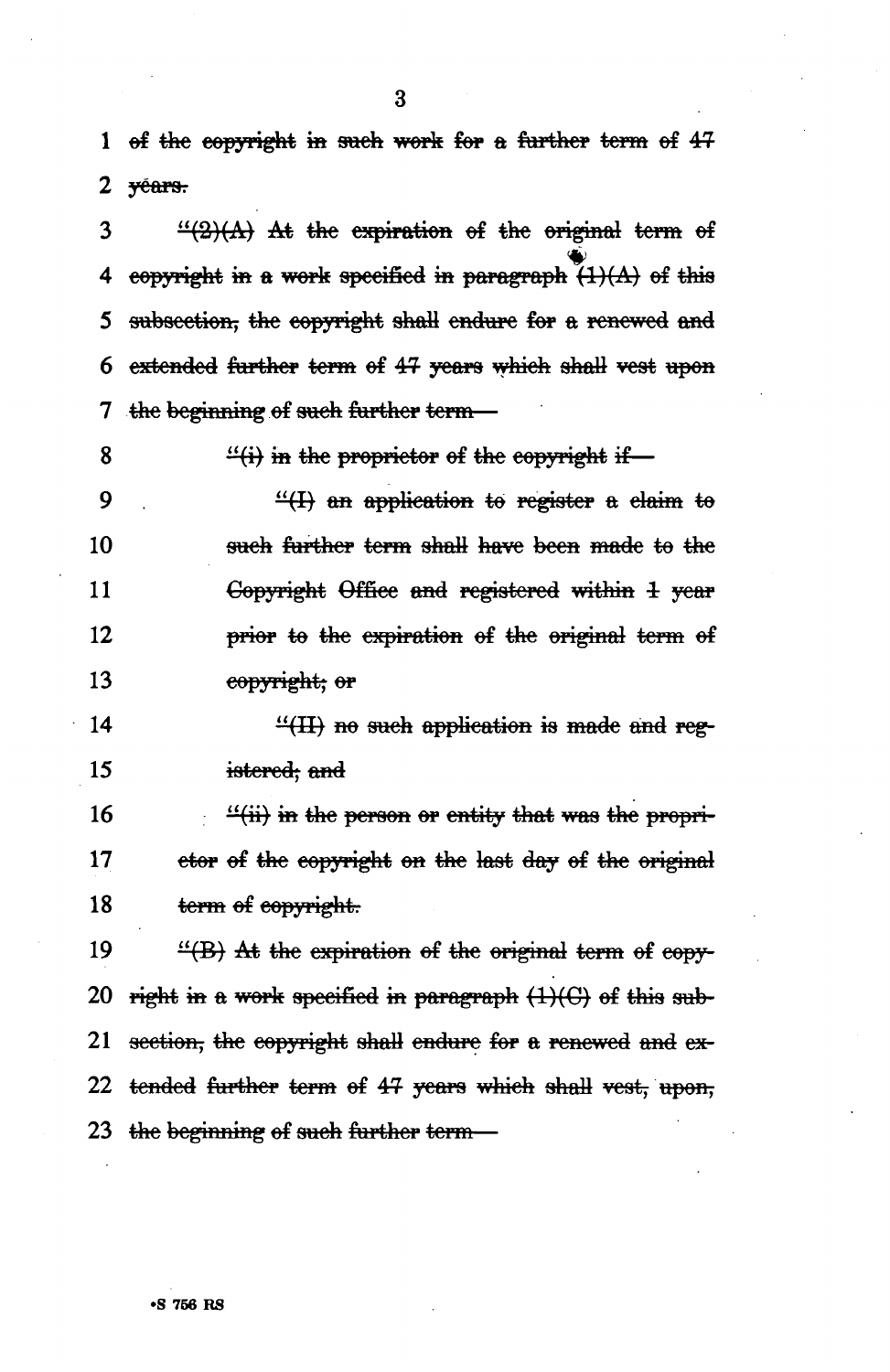1 *H<sub>tt</sub>* in any person entitled under paragraph 2  $(1)(C)$  to the renewal and extension of the copyright, **3 if—**  4  $\frac{4}{2}$  an application to register a claim to 5 such farther term shall have been made to the 6 Copyright Office and registered within 1 year 7 **prior to the expiration of the original term of** 8 copyright; er 9  $\frac{4(H)}{H}$  no such application is made and reg-10 istered; and 11  $\frac{4}{11}$  in any person entitled under paragraph 12  $\left(1\right)(C)$ , as of the last day of the original term of 13 copyright, to such further term of 47 years. 14  $\frac{4}{3}(3)$  An application to register a claim to the re-15 ncwcd and extended term ef copyright in a work may be 16 made to the Copyright Office— 17  $\frac{1}{11}$  within 1 year prior to the expiration of the 18 original term ef copyright by any person entitled 19 under paragraph  $(1)$   $(B)$  or  $(C)$  to such further term 20  $\qquad$  of 47 years; and 21  $\frac{f'(ii)}{ii}$  at any time during the renewed and ex-22 tended term by any person in whom such further 23 term vested, under paragraph  $(2)$   $(A)$  or  $(B)$ , or 24 their successors or assigns, so long as the applica-

4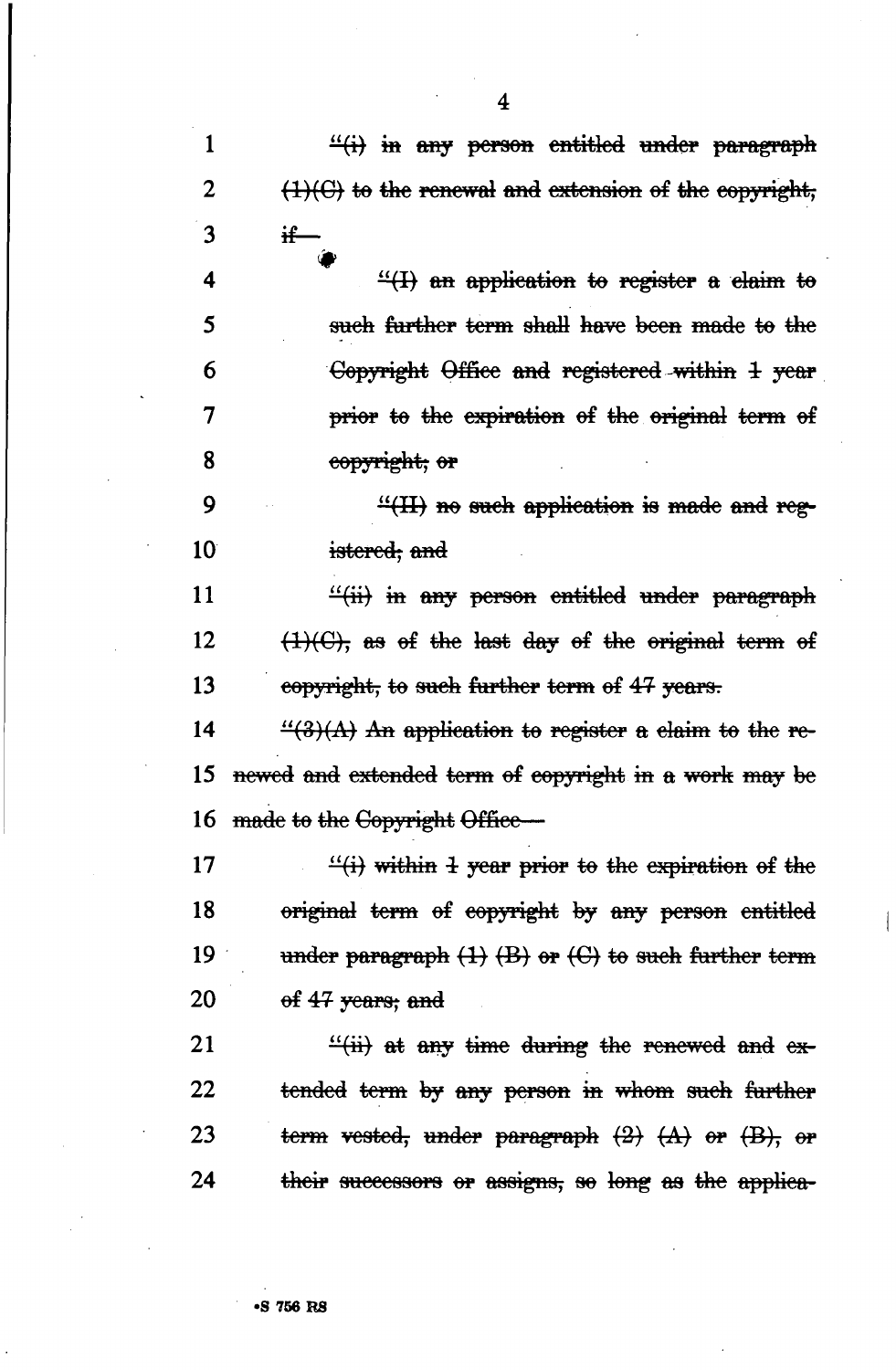1 tien is made in the name of the vested statutory 2 elaimants.

5

 $3$  "(B) Such an application is not a condition of the 4 renewal and extension of the copyright in a work for  $a$ 5 farther term of *43-* years.

6 " $\frac{4}{4}(4)$  if an application to register a claim to the 7 renewed *mt&* extended term of copyright in a work is not 8 made and registered within 1 year before the expiration 9 of the original term of copyright in a work, then a deriva-10 tive work prepared under authority of a grant made prior 11 to the expiration of the original term of copyright, may 12 continue to be utilized under the terms of the grant during 13 the renewed and extended term of copyright, but this 14 privilege does not extend to the preparation during sueh 15 renewed and extended term of other derivative works 16 based upon the copyrighted work covered by sueh grant. 17  $\frac{17}{16}$  if an application to register a claim to the re-18 newed and extended term of copyright in a work is made 19 and registered within *1* year before its expiration, the eer-20 tificate of such registration shall constitute prima facie 21 evidence as to the validity of the copyright during its re-22 newed and extended term and of the facts stated in the 23 certificate. The evidentiary weight to be accorded the eer-24 tificate of a registration of a renewed and extended term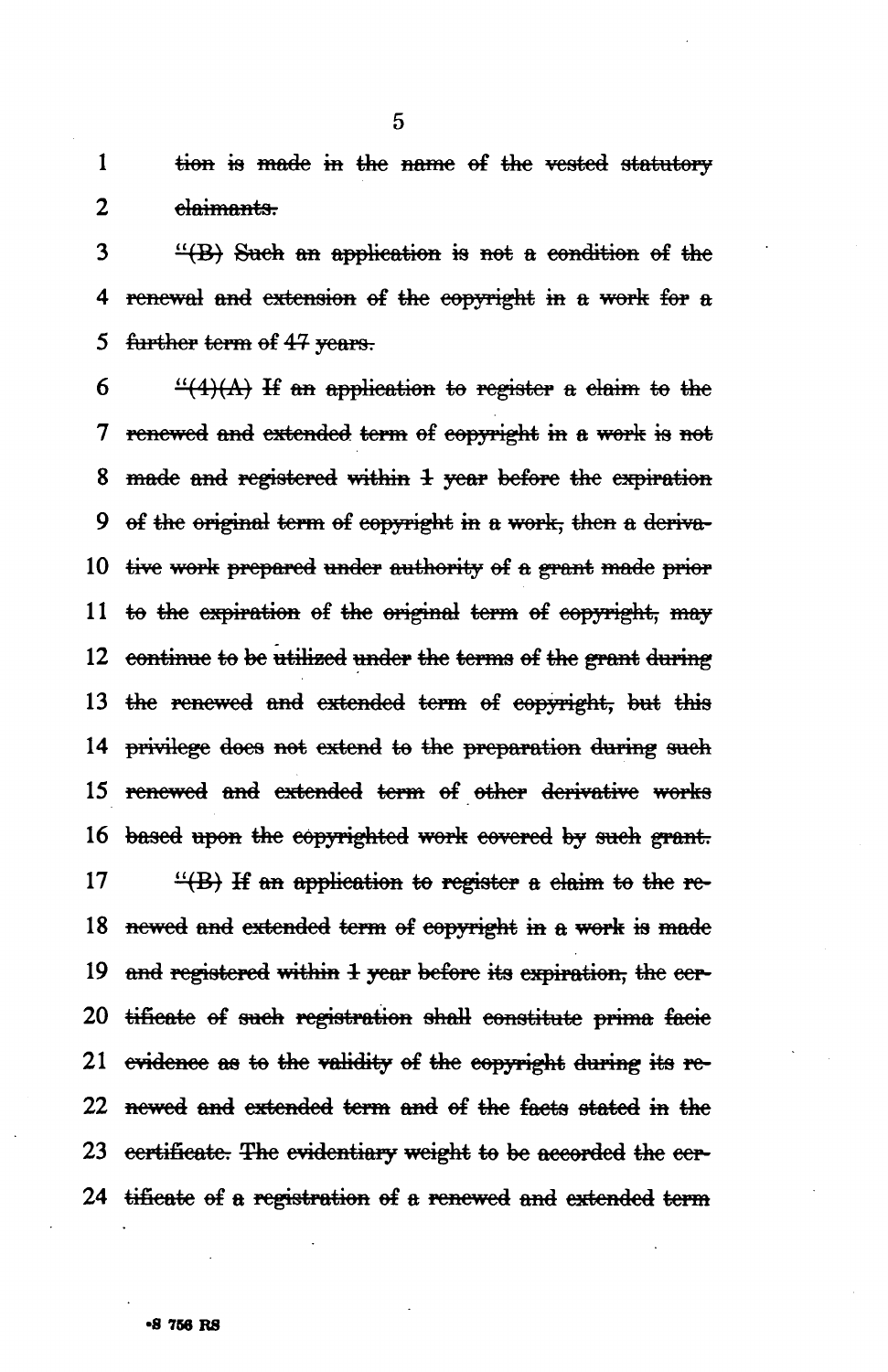1 of copyright made thereafter shall be within the discretion 2 of the court.".

3 {fe) LEGAL EFFECT OP RENEWAL OF CorYniairr *m*  4 UNCHANGED.—The renewal and extension of a copyright 5 for a further term of 47 years as provided under sections 6  $\frac{304(a)}{1}$  (1) and (2) of title 17, United States Code (as 7 amended by subsection  ${a}$  of this section) shall have the 8 same effect with respect to prior grants of a transfer or 9 license of the further term as did the renewal of a copy-10 right prior to the effective date of this Aet under the law 11 then in effect.

12 (e) REGISTRATION PERMISSIVE. Section 408(a) of 13 title 17, United States Code, is amended to read as fol- $14$  lows:

15 <sup>*a*</sup>(a)</sub> REGISTRATION PERMISSIVE.—At any time dur-16 ing the subsistence of the first term of copyright in any 17 published or unpublished work *m* which the copyright was 18 secured before January  $1, 1978$ , and during the subsist-19 ence of any copyright secured on or after that date, the 20 owner of copyright or of any exclusive right *m* the work 21 may obtain registration of the copyright claim by deliver-22 ing to the Copyright Office the deposit specified by this 23 section, together with the application and fee specified by 24 sections 409 and 708. Such registration is not a condition 25 of copyright protection.".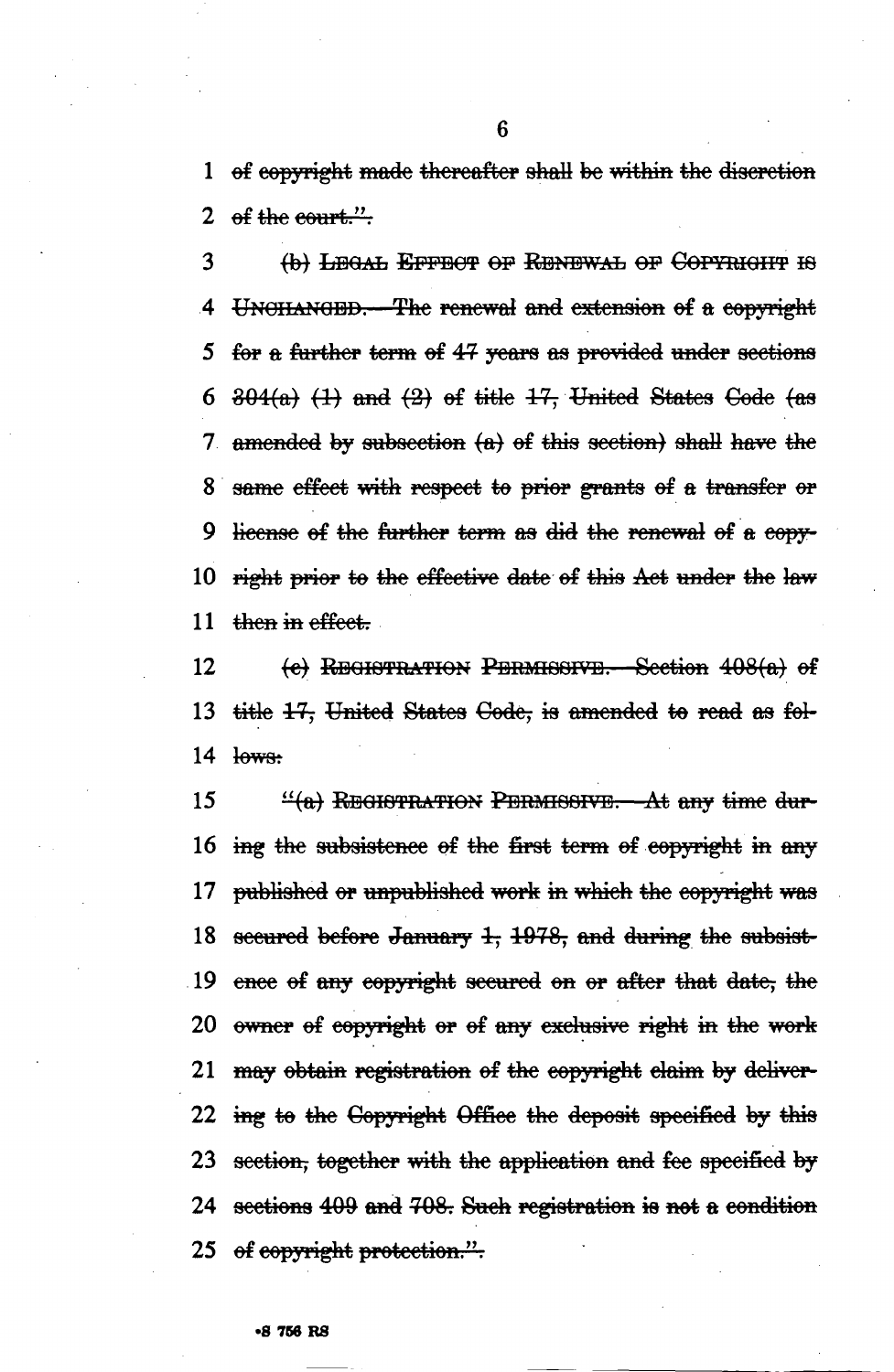1 (d) FALSE REPRESENTATION. Section 506(e) of 2 title  $17$ , United States Code, is amended to read as fol- $3$  lows:

4  $\frac{4}{6}$  \*FAL8E REPRESENTATION. Any person who 5 knowingly makes a false representation of a material fact 6 *m* the application for copyright registration provided for 7 by section  $409$ , or in the application for a renewal reg-8 istration, or in any written statement filed *m* connection 9 with cither application, shall be fined not more  $10 \frac{22,500."}{$ 

11  $\left\{\text{e}\right\}$  Copynight Office Fees. Section 708(a)(2) of 12 title 17, United States Code, is amended to read as fol- $13$  lows:

14  $\frac{4}{2}$  on filing each application of registration of 15 a claim to a renewal of a subsisting copyright under 16 section  $304(a)$ , including the issuance of a certificate 17 of registration if registration is made, \$20.".

18 (f) EFFECTIVE DATE; COPYRIGHTS AFFECTED BY 19 AMENDMENT.  $-(1)$  This section shall take effect upon the 20 <del>date of enactment.</del>

21  $\left( \frac{1}{2} \right)$  The provisions of this section shall apply only to 22 those copyrights secured between January  $1, 1963$  and 23 <del>December 31, 1977. Copyrights secured prior to January</del> 24  $\pm$ ,  $\pm$  963 shall be governed by the provisions of section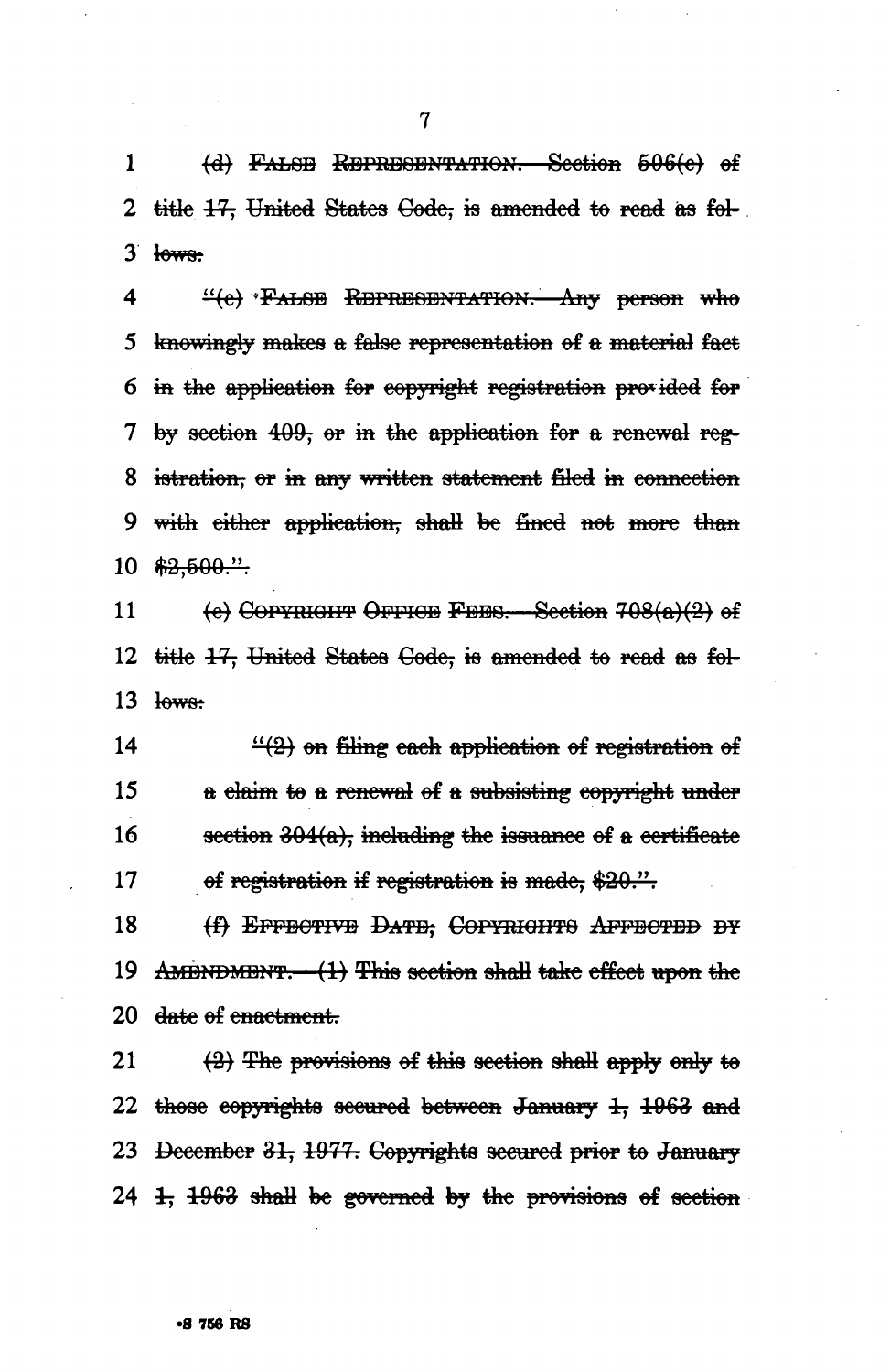1  $304(a)$  in effect on the day prior to the effective date of **2**  $+$ **his Act.** 

**3 8EG. X REPEAL OF COPYRIGHT REPORT TO CONGRESS.** 

4 Section 108(i) of title 17, United States Code, is re-5 pealed.

## **6 TITLE** *I—COPYRIGHT RENEWAL*  **7** *PROVISIONS*

**8** *SECTION 101. COPYRIGHT RENEWAL PROVISIONS.* 

9 (a,) *DURATION OF COPYRIGHT: SUBSISTING COPY-*10 *RIGHTS.*—*Section 304(a) of title 17, United States Code,*  11 is *amended to read as follows:* 

12 "faj *COPYRIGHTS IN THEIR FIRST TERM ON JANUARY 1, 1978.*—*(1)(A) Any copyright, the first term of which is subsisting on January 1, 1978, shall endure for 28 years from the date it was originally secured.* 

16 *"(B) In the case of—* 

 *"(i) any posthumous work or of any periodical, cyclopedic, or other composite work upon which the copyright was originally secured by the proprietor thereof, or* 

 *"(ii) any work copyrighted by a corporate body (otherwise than as assignee or licensee of the individ- ual author) or by an employer for whom such work*  24 & *made for hire,*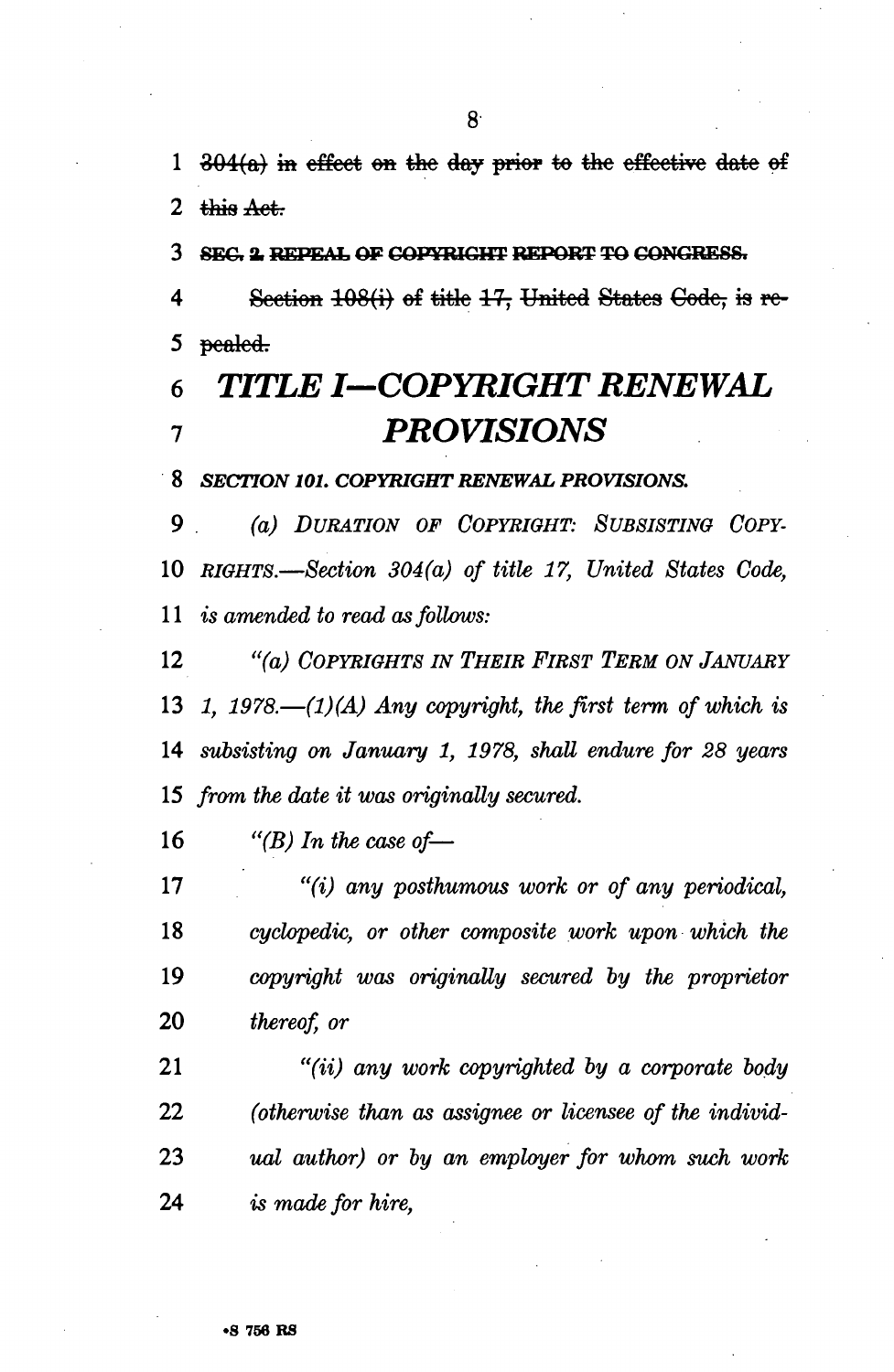*the proprietor of such copyright shall be entitled to a re-2 newal and extension of the copyright in such work for the further term of 47 years.* 

 *"(C) In the case of any other copyrighted work, includ-5 ing a contribution by an individual author to a periodical or to a cyclopedic or other composite work-^* 

7 . *"(i) the author of such work, if the author is still*   $\sim$   $\Delta$  . *living*.

 *"(ii) the widow, widower, or children of the au-*10 thor, if the author is not living,

 *"(in) the author's executors, if such author, widow, widower, or children are not living, or* 

 *"(iv) the author's next of kin, in the absence of a will of the author,* 

 *shall be entitled to a renewal and extension of<sup>l</sup> ihe copyright in such work for a further term of 47 years:* 

 *"(2) (A) At the expiration of the original term of copy- right in a work specified in paragraph (1)(B) of this sub- section, the copyright shall endure for a renewed and ex- tended further term of 47 years, which—* 

 *"(i) if an application to register a claim to such further term has been made to the Copyright Office within 1 year before' the expiration of the original term of copyright, and the claim is registered, shall vest, upon the beginning of such Jurther term, in the* 

 $S$  756 RS  $-2$ 

近飞!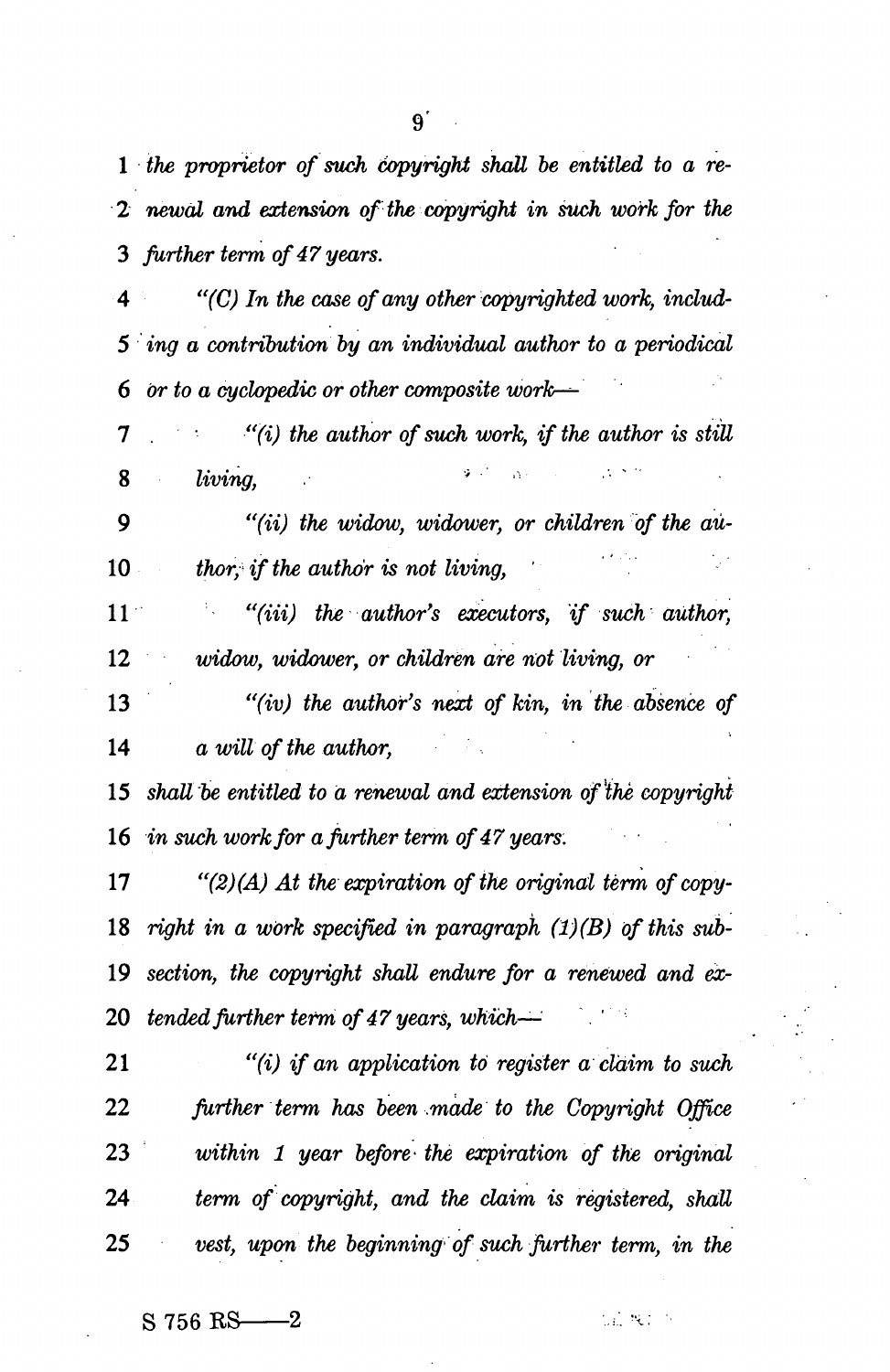*proprietor of the copyright who is entitled to claim 2 the renewal of copyright at the time the application is made; or* 

 *"(ii) if no such application is made or the claim pursuant to such application is not registered, shall vest, upon the beginning of such further term, in the person or entity that was the proprietor of the copy- right as of the last day of the original term of copy-9 right.* 

 *"(B) At the expiration of the original term of copy- right in a work specified in paragraph (1)(C) of this sub- section, the copyright shall endure for a renewed and ex- tended further term of 47 years, which*—

 *"(i) if an application to register a claim to such further term has been made to the Copyright Office within 1 year before the expiration of the original term of copyright, and the claim is registered, shall vest, upon the beginning of such further term, in any person who is entitled under paragraph (1)(C) to the renewal and extension of the copyright at the time the application is made; or* 

 *"(ii) if no such application is made or the claim pursuant to such application is not registered, shall vest, upon the beginning of such further term, in any person entitled under paragraph (1)(C), as of the last*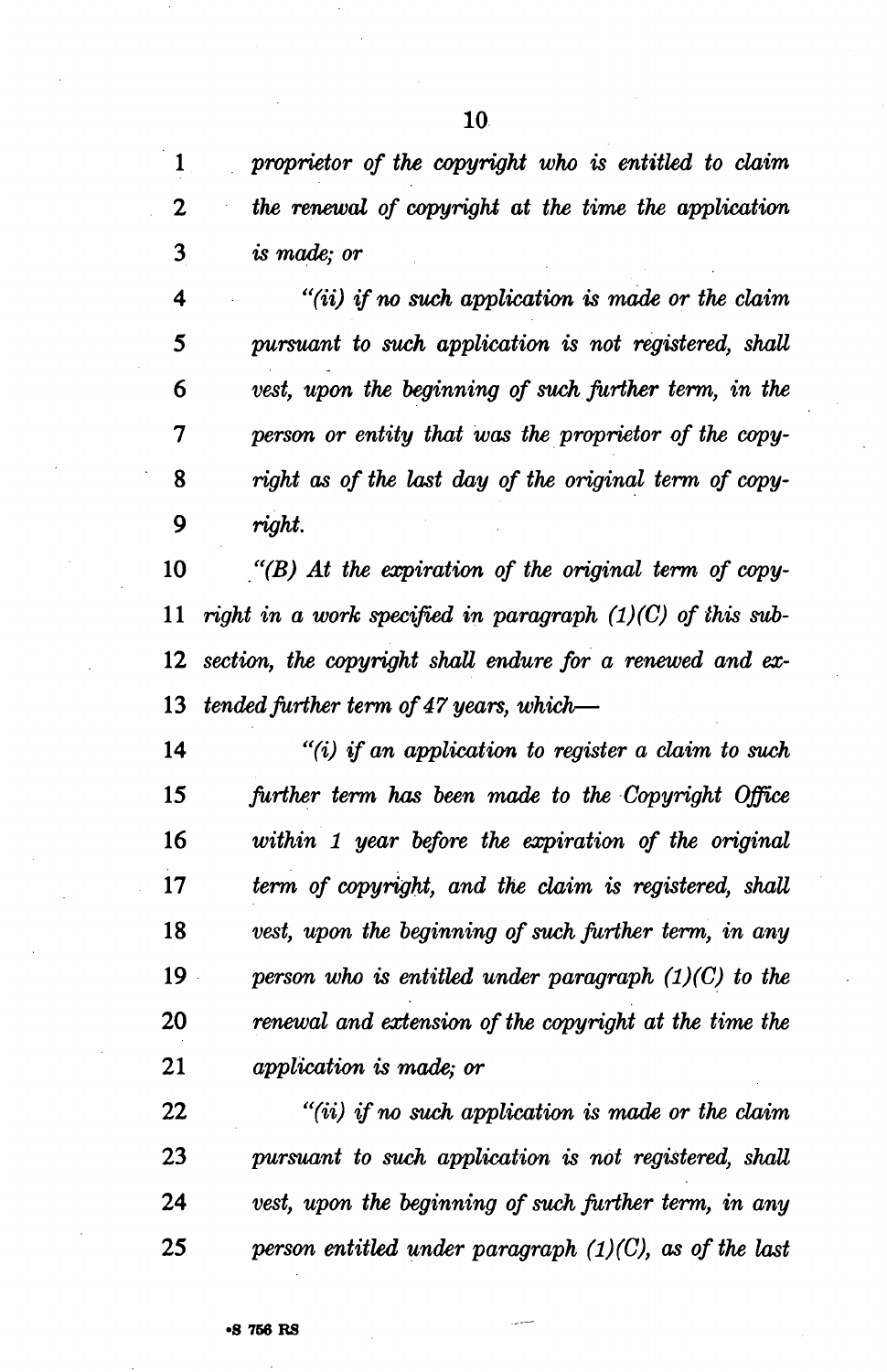*day of the original term of copyright, to the renewal 2 and extension of the copyright.* 

 *"(3) (A) An application to register a claim to the re- newed and extended term of copyright in a work may be made to the Copyright Office*—

 *"(i) within 1 year before the expiration of the original term of copyright by any person entitled under paragraph (1) (B) or (C) to such further term of 47 years; and* 

 *"(ii) at any time during the renewed and ex- tended term by any person in whom such further term vested, under paragraph (2) (A) or (B), or by any successor or assign of such person, if the applica- Hon is made in the name of such person.* 

 *"(B) Such an application is not a condition of the re- newal and extension of the copyright in a work for a further term of 47 years.* 

 *"(4) (A) If an application to register a claim to the renewed and extended term of copyright in a work is not made within 1 year before the expiration of the original term of copyright in a work, or if the claim pursuant to such application is not registered, then a derivative work prepared under authority of a grant of a transfer or license of copyright that is made before the expiration of the origi- nal term of copyright, may continue to be used under the*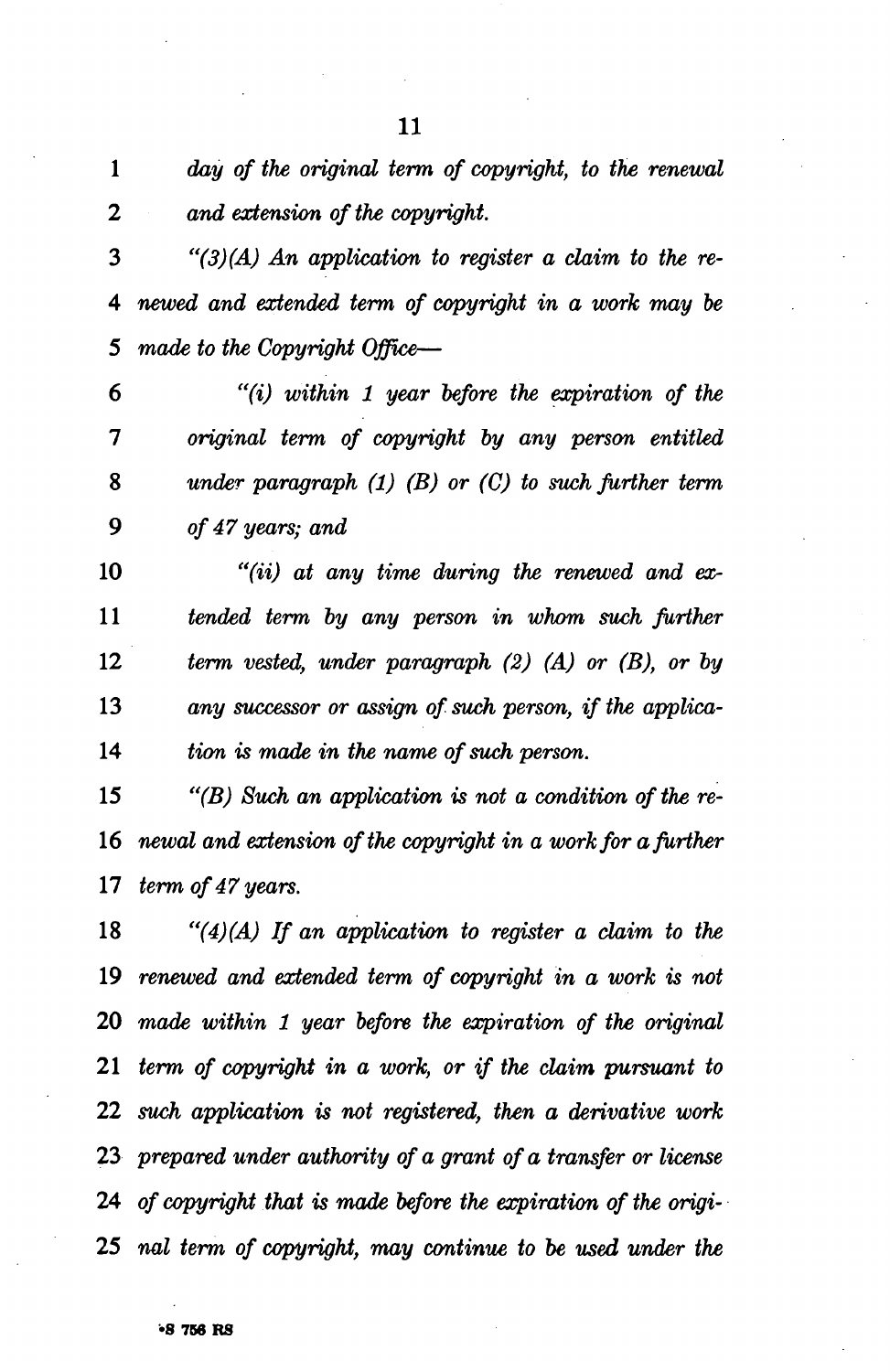. 1 *terms of the grant during the renewed and extended term 2 of copyright without infringing the copyright, except that such use does not extend to the preparation during such renewed and extended term of other derivative works based upon the copyrighted work covered by such grant.* 

 *"(B) If an application to register a claim to the re-* newed and extended term of copyright in a work is made  *within 1 year before its expiration, and the claim is reg- istered, the certificate of such registration shall constitute prima facie evidence as to the validity of the. copyright dur- ing its renewed and extended term and of the facts stated in the certificate. The evidentiary weight to be accorded the certificate of a registration of a renewed and extended term of copyright made after the end of that 1-year period shall be within the discretion of the court.''.* 

 *(b) LEGAL EFFECT OF RENEWAL OF COPYRIGHT IS UNCHANGED.*—*The renewal and extension of a copyright. for a further term of 47 years, as provided under paragraphs (1) and (2) of section 304(a) of title 17, United States Code, (as amended, by subsection (a) of this section) shall have the same effect with respect to any grant, before the effective date of this section, of a transfer or license of the further term as,did the renewal of a copyright before the effective date of this section under the law in effect at the time of such grant.*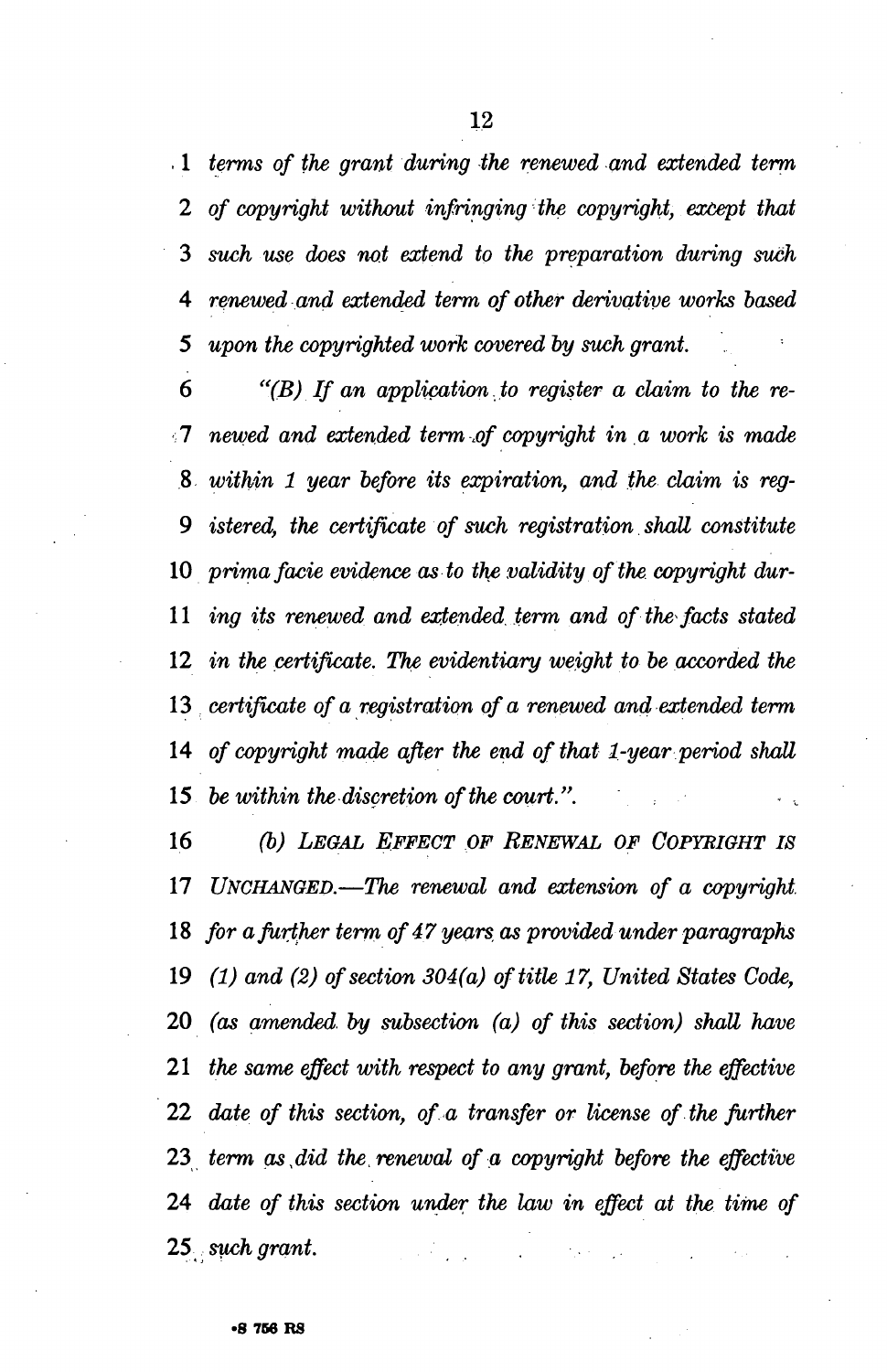*(c) CONFORMING AMENDMENT—Section 304(c) of title 2 17, United States Code, is amended in the matter preceding paragraph (1) by striking "second proviso of subsection (a)" and inserting "subsection (a)(1)(C)".* 

 *(d) REGISTRATION PERMISSIVE.*—*Section 408(a) of title 17, United States Code, is amended by striking "At" 1 and all that follows through "unpublished work," and in- setting "At any time during the subsistence of the first term 9 of copyright in any published or unpublished work in which the copyright was secured before January 1, 1978, and dur- ing the subsistence of any copyright secured on or after that date,".* 

 *(e) FALSE REPRESENTATION.*—*Section 506(e) of title 17, United States Code, is amended by inserting after "409," the following: "in the application for a renewal reg- istration,".* 

 *(f) COPYRIGHT OFFICE FEES.*—*Section 708(a)(2) of title 17, United States Code, is amended*—

 *(1) by striking "in its first term"; and* 

 *(2) by striking "\$12" and inserting "\$20".* 

 *(g) EFFECTIVE DATE; COPYRIGHTS AFFECTED BY AMENDMENT.*—*(1) Subject to paragraphs (2) and (3), this section and the amendments made by this section shall take effect on the date of the enactment of this Act.*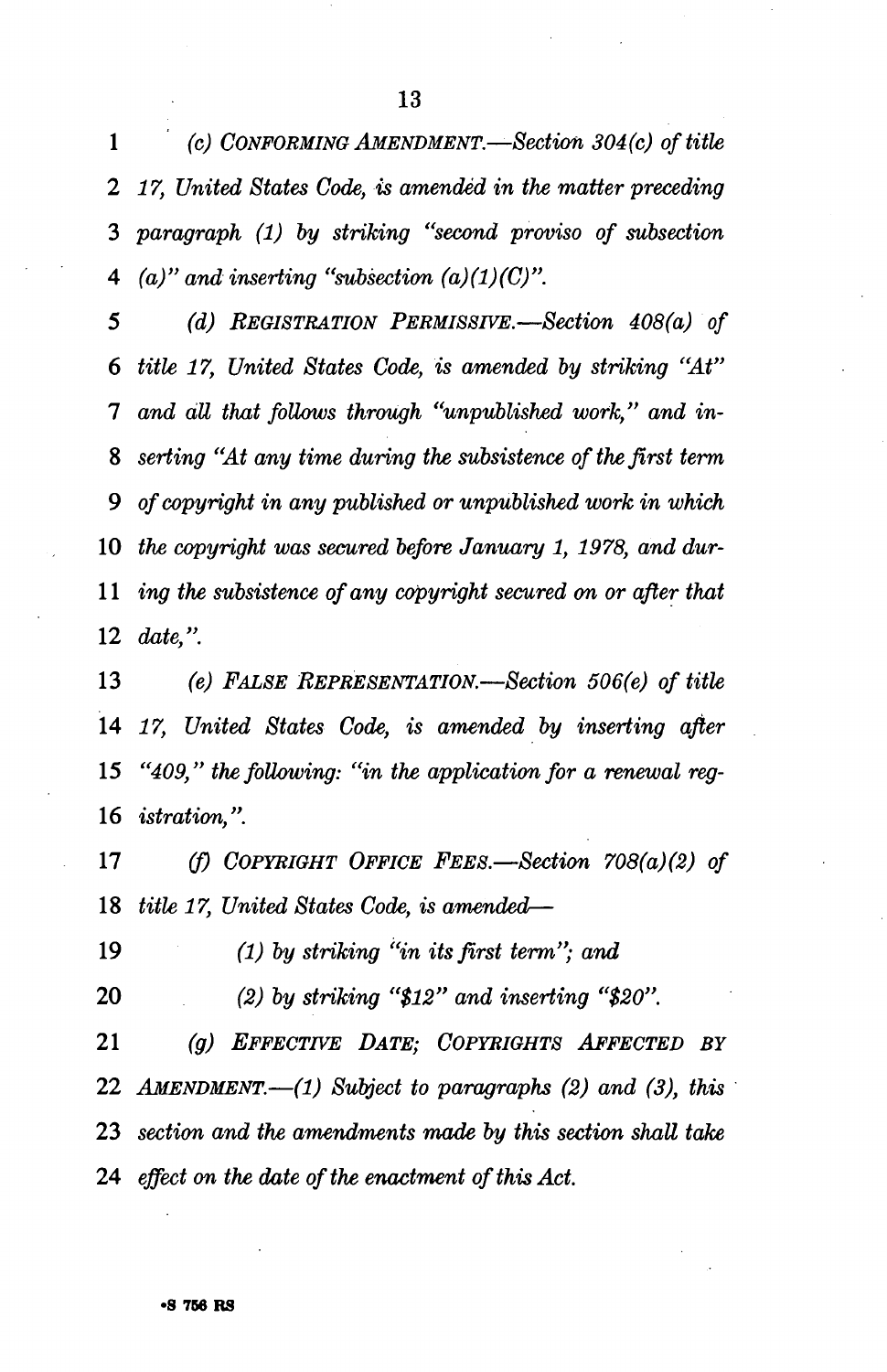*(2) The amendments made by this section shall apply 2 only to those copyrights secured between January 1, 1963, and December 31, 1977. Copyrights secured before January 1, 1963, shall be governed by the provisions of section 304(a) of title 17, United States Code, as in effect on the* 

 *(3) This section and the amendments made by this sec-*

 *day before the effective date of this section.* 

 *tion shall not affect any court proceedings pending on the 9 effective date of this section.* 

 *SEC 102. REPEAL OF COPYRIGHT REPORT TO CONGRESS.* 

 *Section 108(i) of title 17, United States Code, is re- pealed.* 

 *TITLE II—FILM PRESERVATION* 

 *SEC 201. SHORT TITLE.* 

 *This title may be cited as the "National Film Preser- vation Act of 1991".* 

 *SEC 202. FINDINGS.* 

 *The Congress finds that*—

 *(1) motion pictures are an indigenous American art form that has been emulated throughout the world;* 

 *(2) certain motion pictures represent an endur- ing part of our Nation's historical and cultural herit- age;* 

 *(3) because of deterioration or loss, less than one- half of the feature-length films produced in the United*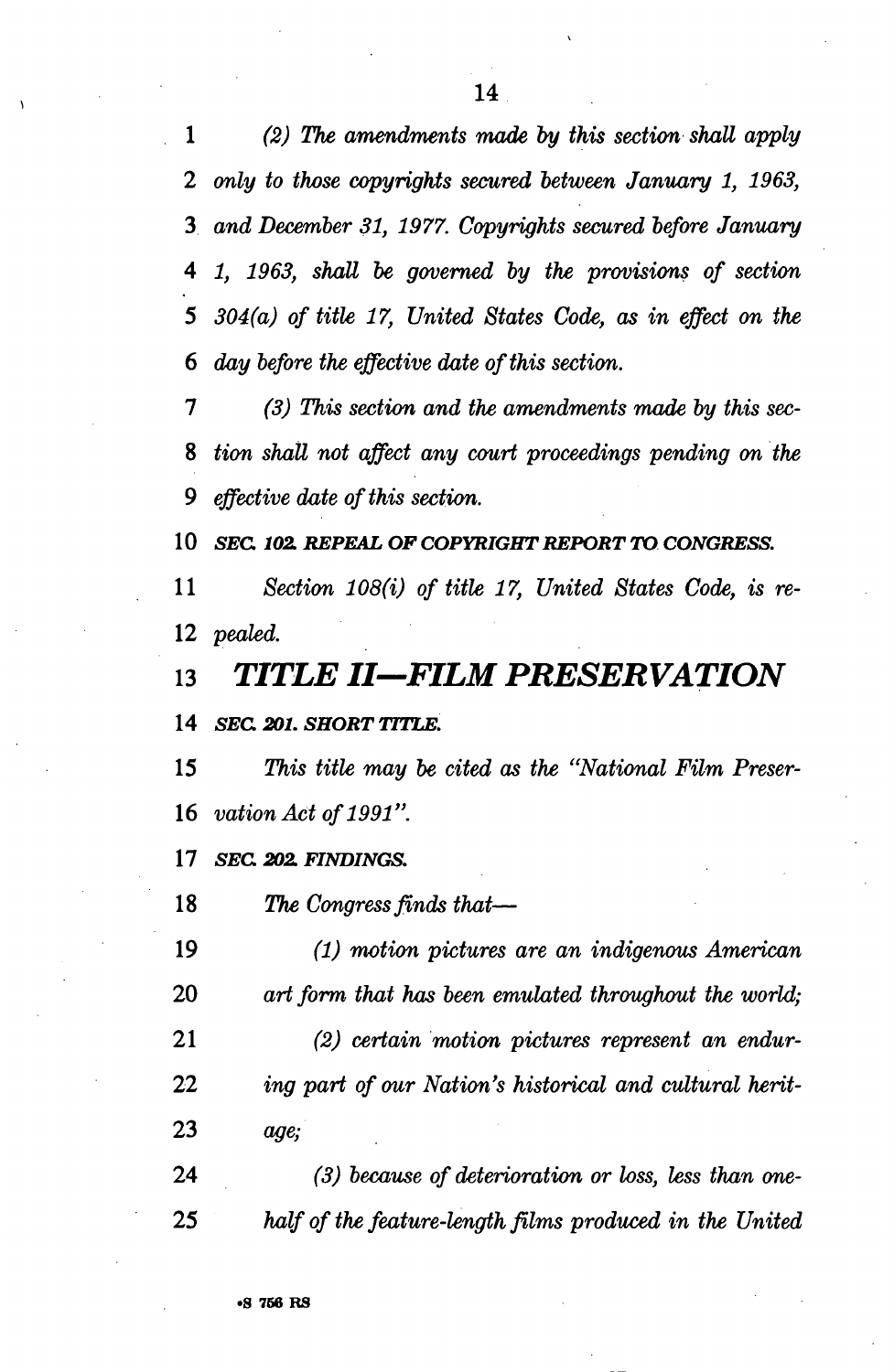*States before 1951, including only 20 percent of the silent films, still exist and many of the films pro- duced after 1951 are deteriorating at an alarming rate; and (4) it is appropriate and necessary for the Fed- eral Government to*—  *(A) recognize motion pictures as a signifi- cant American art form deserving of protection, 9 including preservation and restoration; and (B) establish a National Film Registry of films that represent an enduring part of our na- tional, historical, and cultural heritage, which Registry should be established and maintained in the Library of Congress; and (5) to the extent possible, and with the permis- sion of the copyright owners, films selected for inclu- sion in the National Film Registry should be made widely available to the American public in their Reg- istry versions. SEC 203. NATIONAL FILM REGISTRY OF THE UBRARY OF CONGRESS. The Librarian of Congress (hereafter in this title re- ferred to as the "Librarian") shall establish a National Film Registry under the provisions of this Act, for the pur-*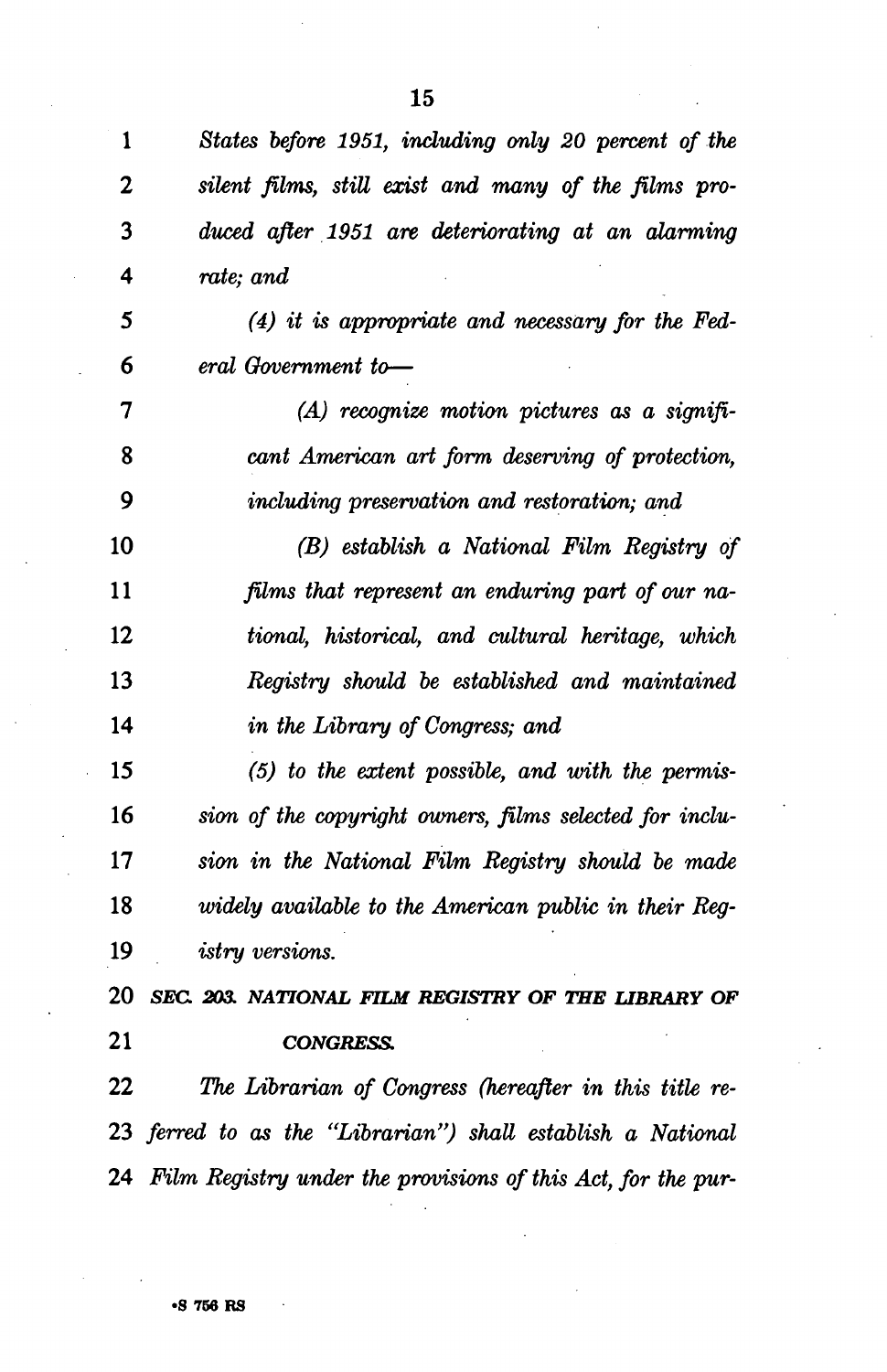|                             | 1 poses of recognizing and preserving films that are cul-       |
|-----------------------------|-----------------------------------------------------------------|
|                             | 2 turally, historically, or aesthetically significant.          |
|                             | 3 SEC. 204. DUTIES OF THE LIBRARIAN OF CONGRESS.                |
| 4                           | (a) DUTIES.—The Librarian shall, after consultation             |
| 5 <sup>5</sup>              | with the Board established under section 205—                   |
| 6                           | $(1)$ after completion of the study required under              |
| $\mathcal{I}_{\mathcal{I}}$ | section 212, establish a comprehensive national film            |
| 8                           | preservation program for films, in conjunction with             |
| 9                           | other major film archives, with the objectives of $\rightarrow$ |
| 10                          | (A) coordinating activities to assure that                      |
| 11                          | ongoing efforts of archivists and copyright own-                |
| 12                          | ers, and others in the public and private sector                |
| 13                          | are effective and complementary;                                |
| 14                          | (B) generating public awareness of and sup-                     |
| 15                          | port for those activities;                                      |
| 16                          | $(C)$ increasing accessibility of films for edu-                |
| 17                          | cational purposes; and                                          |
| 18                          | $(D)$ improving nationwide activities in the                    |
| 19                          | preservation of works in other media such as                    |
| 20                          | videotape;                                                      |
| 21                          | (2) establish criteria and procedures pursuant to               |
| 22                          | which films may be included in the National Film                |
| 23                          | Registry, except that no film shall be eligible for in-         |
| 24                          | clusion in the National Film Registry until 10 years            |
| 25                          | after such film's first publication;                            |

**•S 766 RS**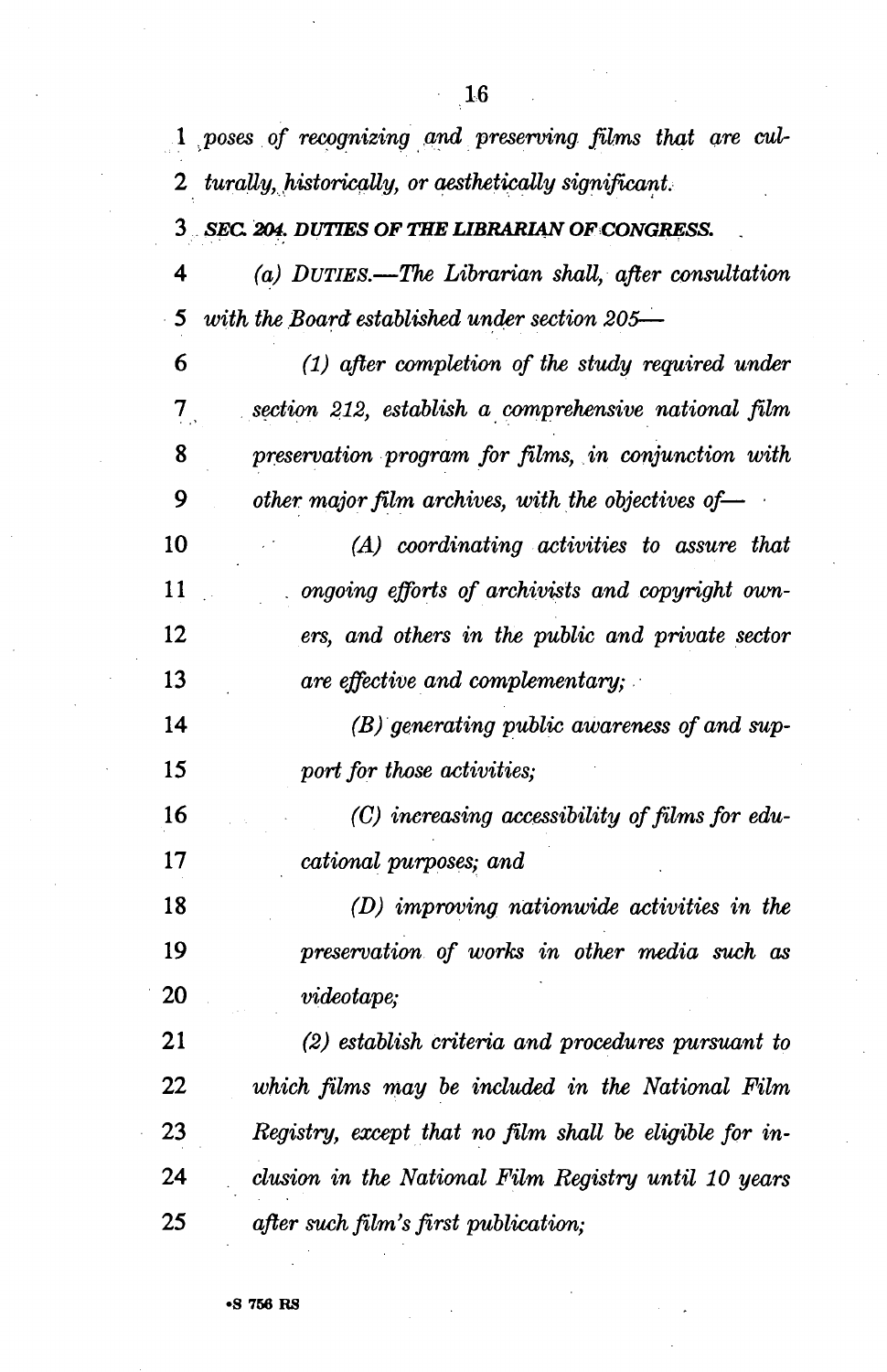*(3) establish procedures whereby the general pub-2 lie may make recommendations to the Board regard- ing the inclusion of films in such National Film Reg- istry; (4) establish procedures for the examination by the Library of Congress of copies of films named for inclusion in the National Film Registry to determine eligibility for the use of the seal of the National Film* 

 *(5) determine which films satisfy the criteria dell veloped under paragraph (2) and qualify to be in- eluded in the National Film Registry, except that the Librarian shaU not select more than 25 films each year for inclusion in such Registry;* 

 *(6) publish in the Federal Register the name of each film that is selected for inclusion in the National Film Registry;* 

 *(7) provide a seal to indicate that a film is in- eluded in the National Film Registry;* 

 *(8) to the extent practicable, ensure, subject to the rights of copyright owners, that there is a Reg- istry version of each film selected for the National Film Registry;* 

 *Registry;*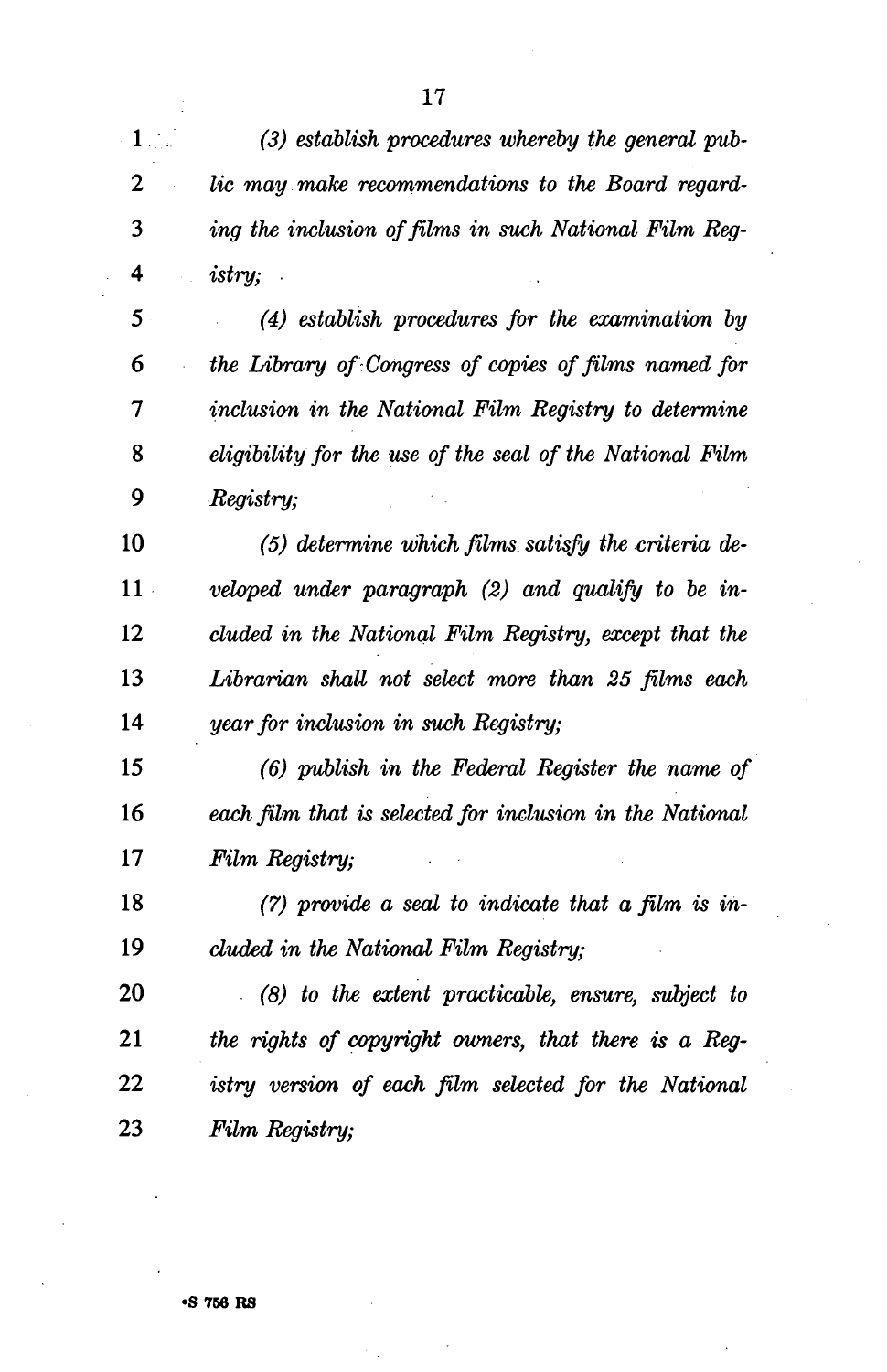*(9) publish in the Federal Register the standards 2 for preservation or restoration that shall qualify films for use of the seal; and* 

 *(10) submit an annual report to the appropriate committees of the Congress, listing films included in the National Film Registry and describing the activi- ties of the Board.* 

 *(b) SEAL.*—*A seal provided for a film under subsection (a)(7) may be used on any copy of the Registry version of such film as defined in section 211(6). Before such seal may be used, the Library of Congress shall have examined and approved the print from which the copy was made. In the case of copyrighted works, only the copyright owner or his duly authorized licensee may place or authorize the placement of a seal on a copy of a film selected for inclusion in the National Film Registry. In the case of works no longer protected by copyright, the Library may affix a seal. The person authorized by this subsection to place a seal on a copy of a film selected for inclusion in the National Film Registry may accompany such seal with the following lan- guage: "This film is included in the National Film Reg- istry, which is maintained by the Library of Congress, and was preserved under the National Film Preservation Act of 1991.".*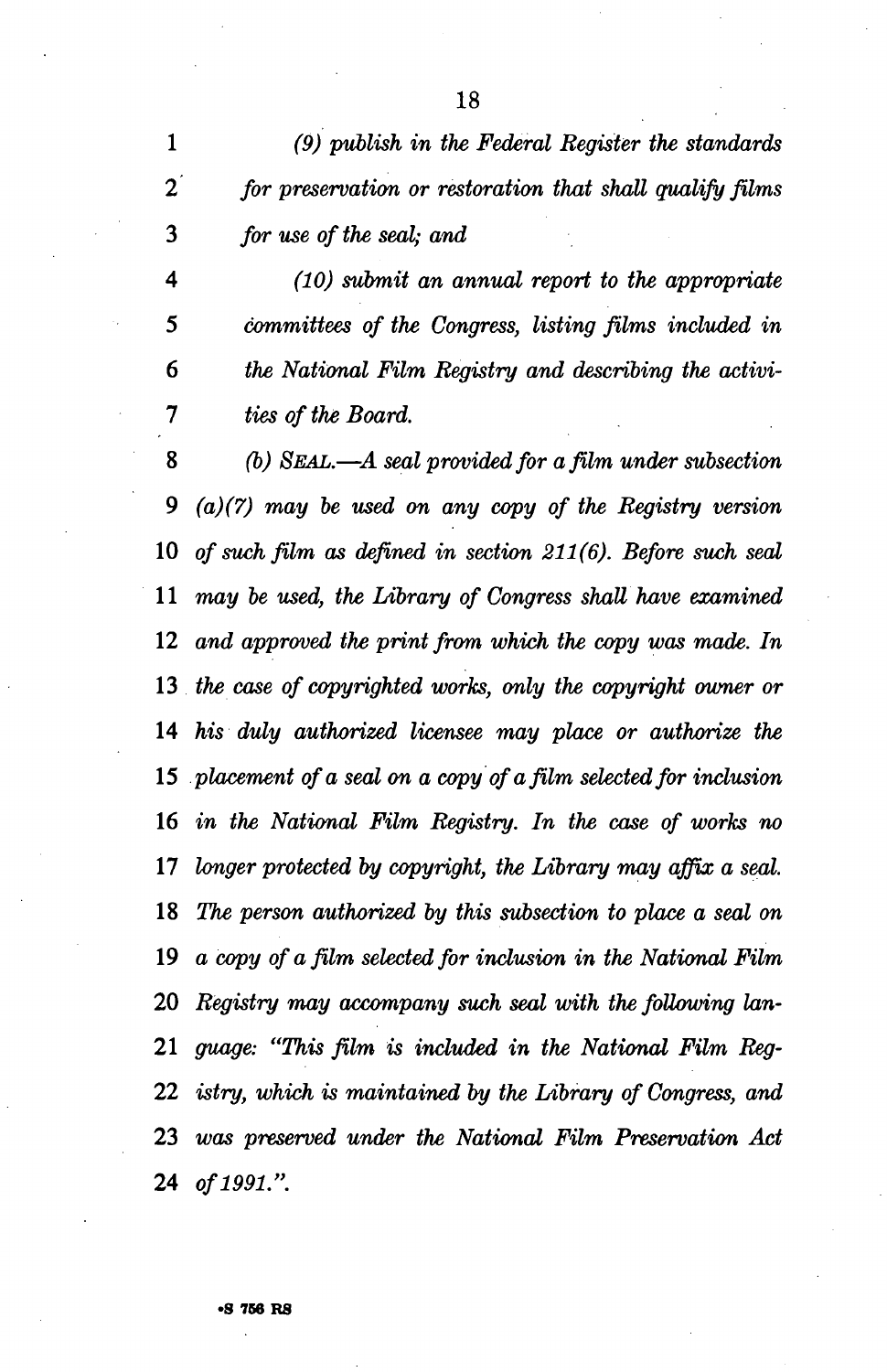#### *SEC. 205. NATIONAL FILM PRESERVATION BOARD.*

*2 (a) NUMBER AND APPOINTMENT.*—*(l) The Librarian shall establish in the Library of Congress a National Film Preservation Board to be comprised of 17 members, selected by the Librarian in accordance with the provisions of this section. Each organization listed in subparagraphs (A) through (P) shall submit a list of not less than three quali- fied candidates to the Librarian. With the exception of the 9 member listed in subparagraph (Q), the Librarian shall ap- point 1 member from each such list submitted by the fol- lowing organizations, and shall designate from that list an alternate who may attend those meetings to which the indi- vidual appointed to the Board cannot attend. Such organi- zations shall include*—

 *(A) the Academy of Motion Picture Arts and Sciences;* 

 *(B) the Directors Guild of America; (C) the Writers Guild of America East and West, appointed in accordance with paragraph (2); (D) the National Society of Film Critics; (E) the Society for Cinema Studies; (F) the American Film Institute; (G) the Department of Theatre, Film and Tele- vision, College of Fine Arts at the University of Cali- fornia, Los Angeles;*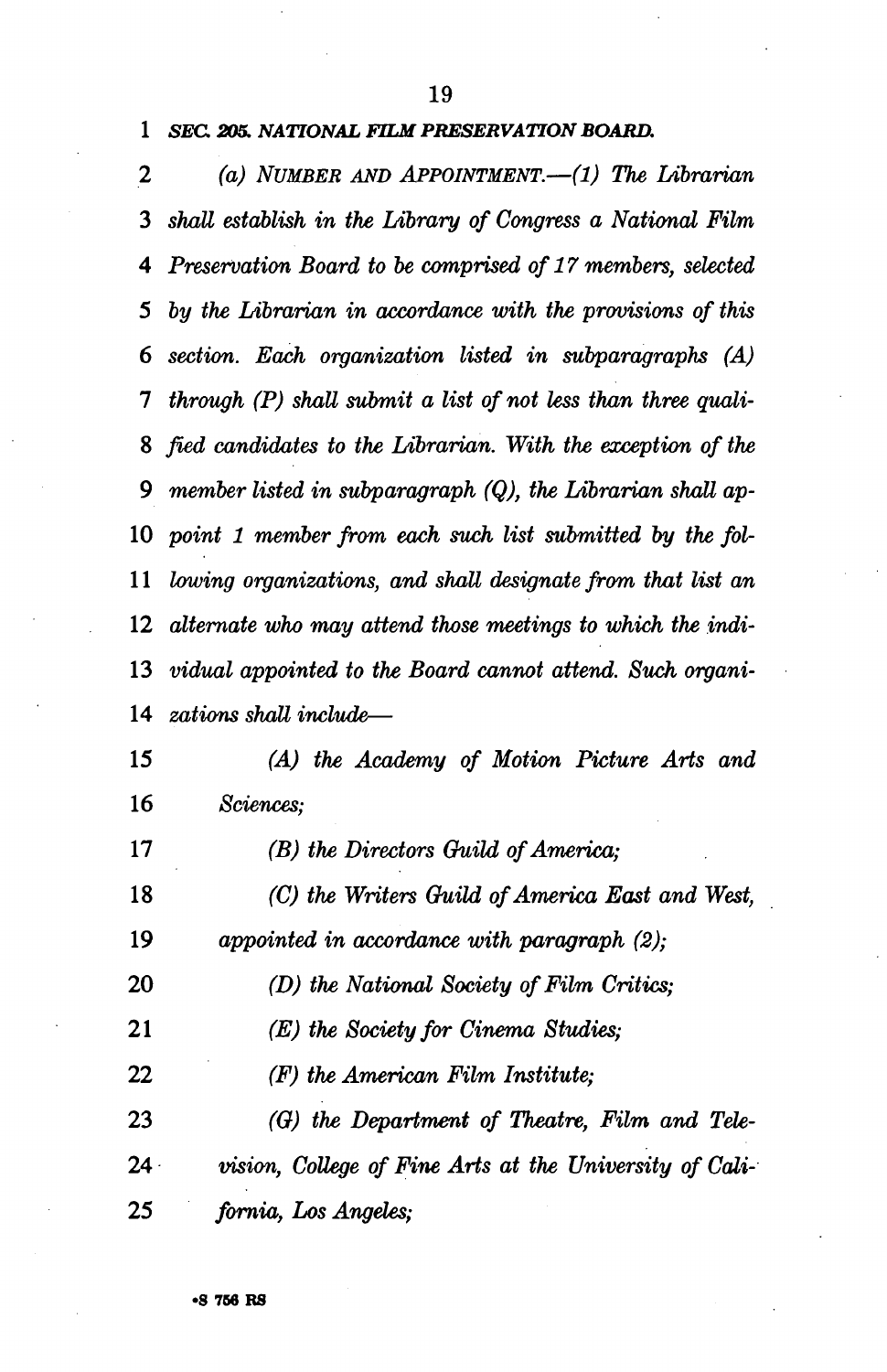| 1                       | $H(H)$ the Department of Film and Television at              |
|-------------------------|--------------------------------------------------------------|
| $\overline{2}$          | New York University Tisch School of the Arts;                |
| $\overline{3}$          | (I) the University Film and Video Association;               |
| $\overline{\mathbf{4}}$ | (J) the Motion Picture Association of America;               |
| $\mathbf{5}$            | (K) the National Association of Broadcasters;                |
| 6                       | (L) the Alliance of Motion Picture and Tele-                 |
| 7                       | <i>vision Producers;</i>                                     |
| $\dot{8}$               | (M) the Screen Actors Guild of America;                      |
| 9                       | (N) the National Association of Theater Owners;              |
| 10                      | (O) the American Society of Cinematographers                 |
| 11                      | and the International Photographers Guild, ap-               |
| 12                      | pointed in accordance with paragraph $(2)(B)$ ;              |
| 13                      | (P) the United States Members of the Inter-                  |
| 14                      | national Federation of Film Archives; and                    |
| 15                      | $(Q)$ a member at large.                                     |
| 16                      | $(2)(A)$ Each organization under paragraph $(1)(C)$          |
| 17                      | shall nominate 3 candidates. The Librarian shall appoint     |
|                         | 18 a candidate from 1 organization as a member of the Board, |
| 19                      | and shall select a candidate from the other organization as  |
|                         | $20$ an alternate.                                           |
| 21                      | (B) The American Society of Cinematographers shall           |
|                         | $22$ nominate 3 candidates, each of whom shall be a member   |
|                         | 23 of the International Photographers Guild.                 |
| 24                      | (3) The member at large listed in paragraph $(1)(Q)$         |
|                         | 25 shall be chosen by the Librarian from names submitted by  |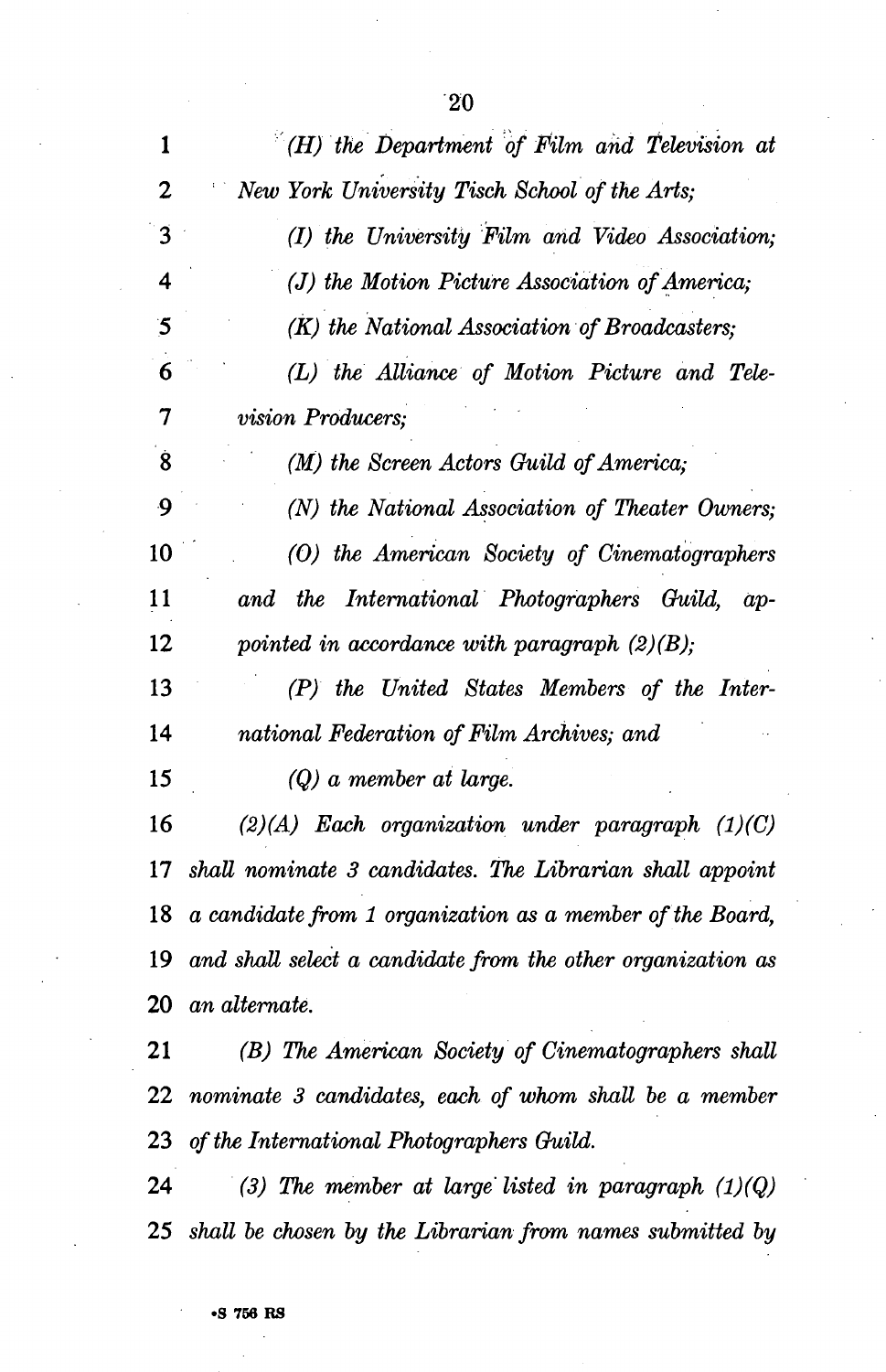*organizations in the film industry, creative artists, produc-2 ers, film critics, film preservation organizations, academic institutions with film study programs, and others with knowledge of copyright law and of the importance, use, and 5 dissemination of films. The Librarian shall also select from the names submitted in this paragraph an alternate mem- ber at large who may attend those meetings which the mem- ber at large cannot attend.* 

*9 (b) CHAIRPERSON.*—*The Librarian,. shall appoint 1 member to serve as Chairperson.* 

 *(c) TERM OF OFFICE.*—*(1) The term of each member of the Board shall be 3 years. There shall be no limit to the number of terms that any individual member may serve. (2) A vacancy on the Board shall be filled in, the man- ner prescribed by the Librarian, except that no entity listed in subsection (a) may have more than 1 nominee on the Board at any time.* 

 *(d) QUORUM.*—*Nine members of the Board shall con- stitute a quorum,,but a lesser number may hold hearings. (e) BASIC PAY.*—*Members of the Board shall serve without pay. While away from their home or regular places of business in the performance of services for the Board, members of the Board shall be allowed travel expenses, in- eluding per diem in lieu of subsistence, in the same manner as persons employed intermittently in Government service*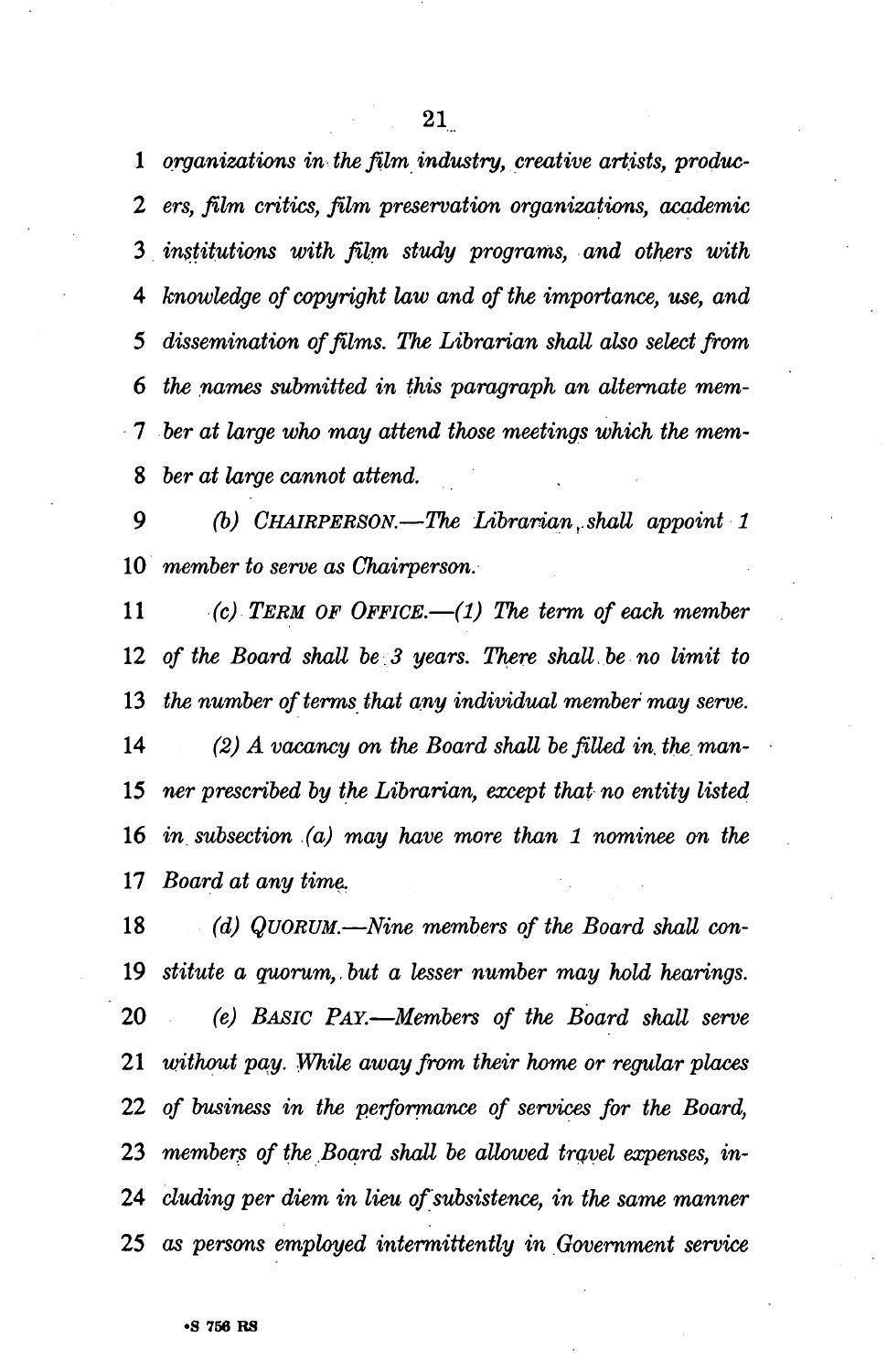*are allowed expenses under section 5701 of title 5, United States Code.* 

 *(f) MEETINGS.—The Board shall meet at least once each calendar year. Meetings shall be at the call of the Li- brarian.* 

 *'(g) CONFLICT OF INTEREST.*—*The Librarian shall es- tablish rules and procedures to address any potential con- flict of interest between a member of the Board and respon-9 sibilities of the Board.* 

 *SEC. 206. POWERS OF THE BOARD.* 

 *(a) IN GENERAL.*—*The Board may, for the purpose of carrying out its duties, hold such hearings, sit and act at such times and places, take such testimony, and receive such evidence as the Librarian and Board considers appropriate. (b) NOMINATION OF FILMS.*—*The Board shall consider, for inclusion in the National Film Registry, nominations submitted by the general public as well as representatives of the film industry, such as the guilds and societies rep- resenting actors, directors, screenwriters, cinematographers and other creative artists, producers, film critics, film pres- ervation organizations and representatives for academic in- stitutions with film study programs.* 

 *(c) SELECTION OF FILMS.*—*The Board shall review nominations of films submitted to it for inclusion in the National Film Registry and consult with the Librarian and*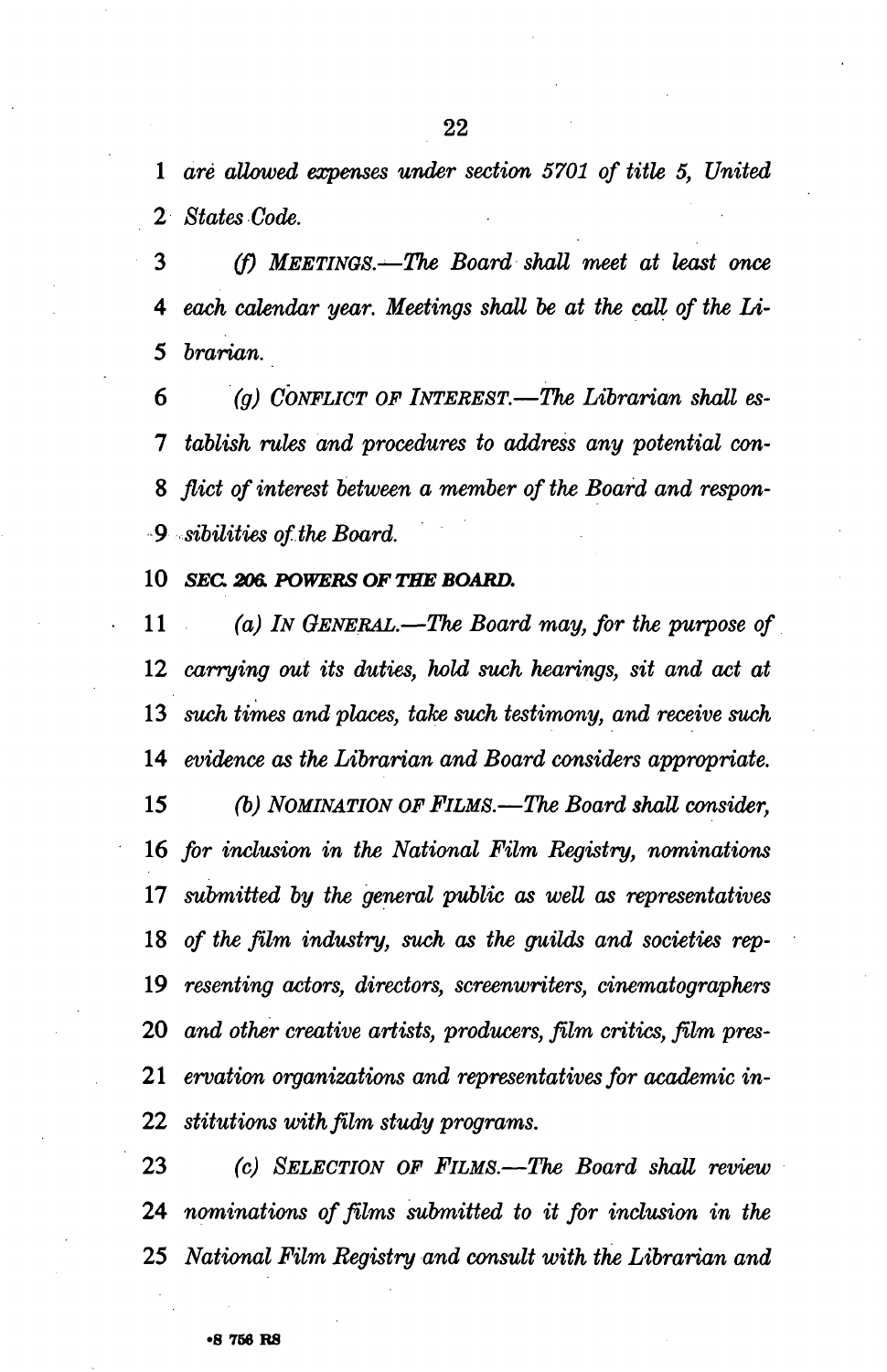*make recommendations with respect to the selection of films 2 for the Registry and the preservation of these and other films that are culturally, historically, or aesthetically sig- nificant. The Board shall recommend and the Librarian shall select not more than 25 films a year for inclusion in the Registry.* 

#### *SEC. 207. NATIONAL FILM REGISTRY COLLECTION OF THE LIBRARY OF CONGRESS.*

 *(a) COPY OF FILM.*—*The Librarian shall endeavor to obtain, by gift from the owner, an archival quality copy of a Registry version of each film included in the National Film Registry. Whenever possible the Librarian shall en- deavor to obtain the best surviving materials, including preprint materials.* 

 *(b) ADDITIONAL MATERIALS.*—*In addition, the Li- brarian shall endeavor to obtain, for educational and re- search purposes, additional materials related to each film, such as background materials, production reports, shooting scripts (including continuity scripts) and other similar ma- terials. Such materials shall become a part of the collection described in subsection (d).* 

 *(c) PROPERTY OF THE UNITED STATES—All copies of films, and other materials, received by the Librarian shall become the property of the United States Government,*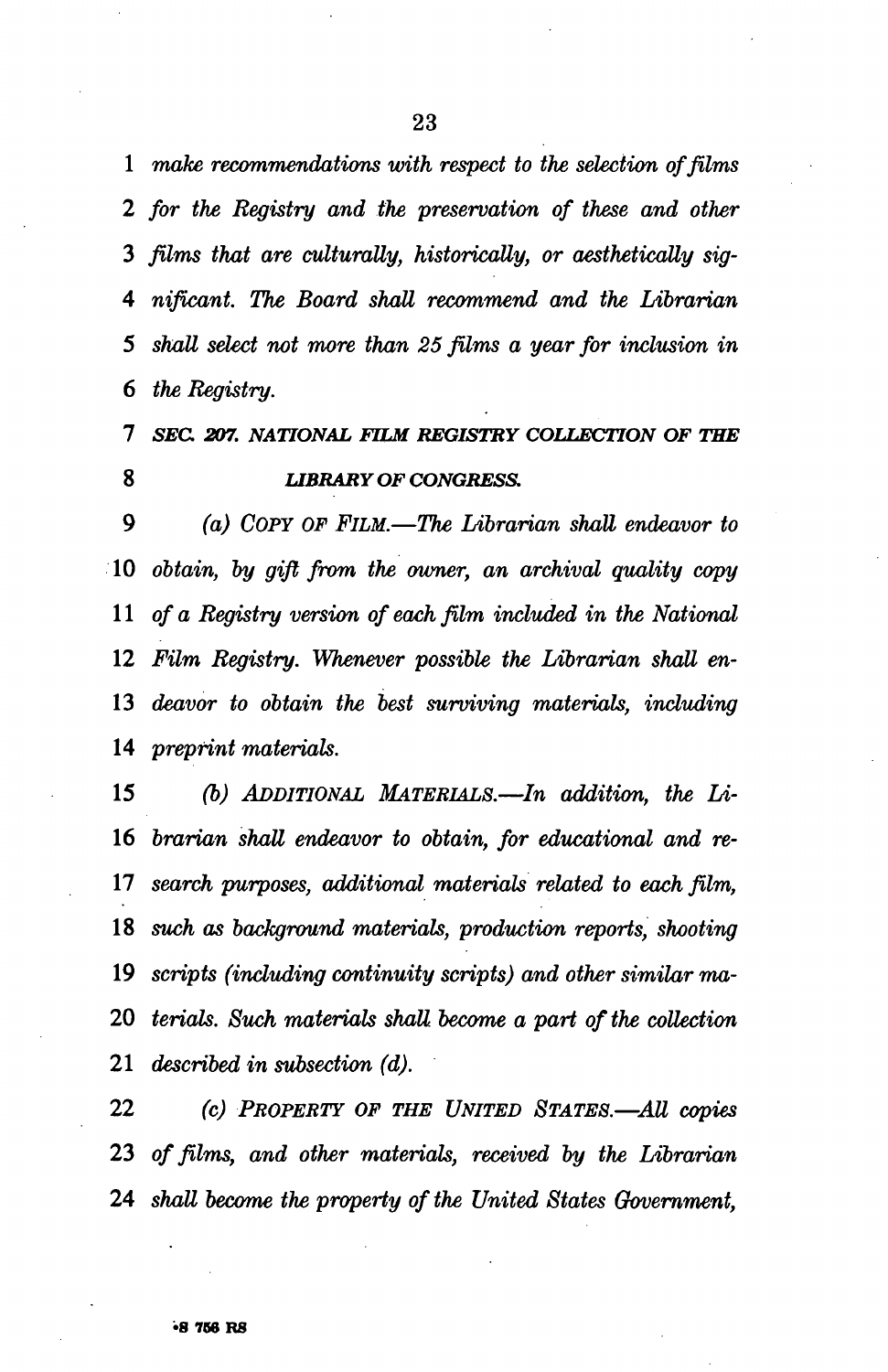*except that nothing in this title shall infringe on the copy-2 right owners' rights under title 17, United States Code.* 

 *(d) REGISTRY COLLECTION—AU-wpies of films re- ceived by the Librarian shall be maintained in a special 5 collection in the Library of Congress to be known as the "National Film Registry Collection of the Library of'Con-1 gress''. The Librarian shall, by regulation, subject to the limitations of title 17, United States Code-r—* 

 *(1) provide for reasonable access to films in such .collection for scholarly and research purposes; and* 

1.1 (2) to the extent practicable, and with the per- *.mission of the copyright owners, endeavor to exhibit*  13 • • *or encourage the exhibition of such films to the public. SEC. 208. SEAL OF THE NATIONAL FILM REGISTRY.* 

 *(a) USE OF THE SEAL.*—*No person shall knowingly distribute or exhibit to the public a copy of a film which bears a seal as described under section 204(a)(7) if such film—* 

 *(1) is not included in the National Film Reg-*20 . *istry;or* 

 *(2) is included in the National Film Registry,* - 22 : , *but the print from which such copy was made was not examined and approved for use of the seal by the Library of Congress pursuant to section 204(b).* 

Ã,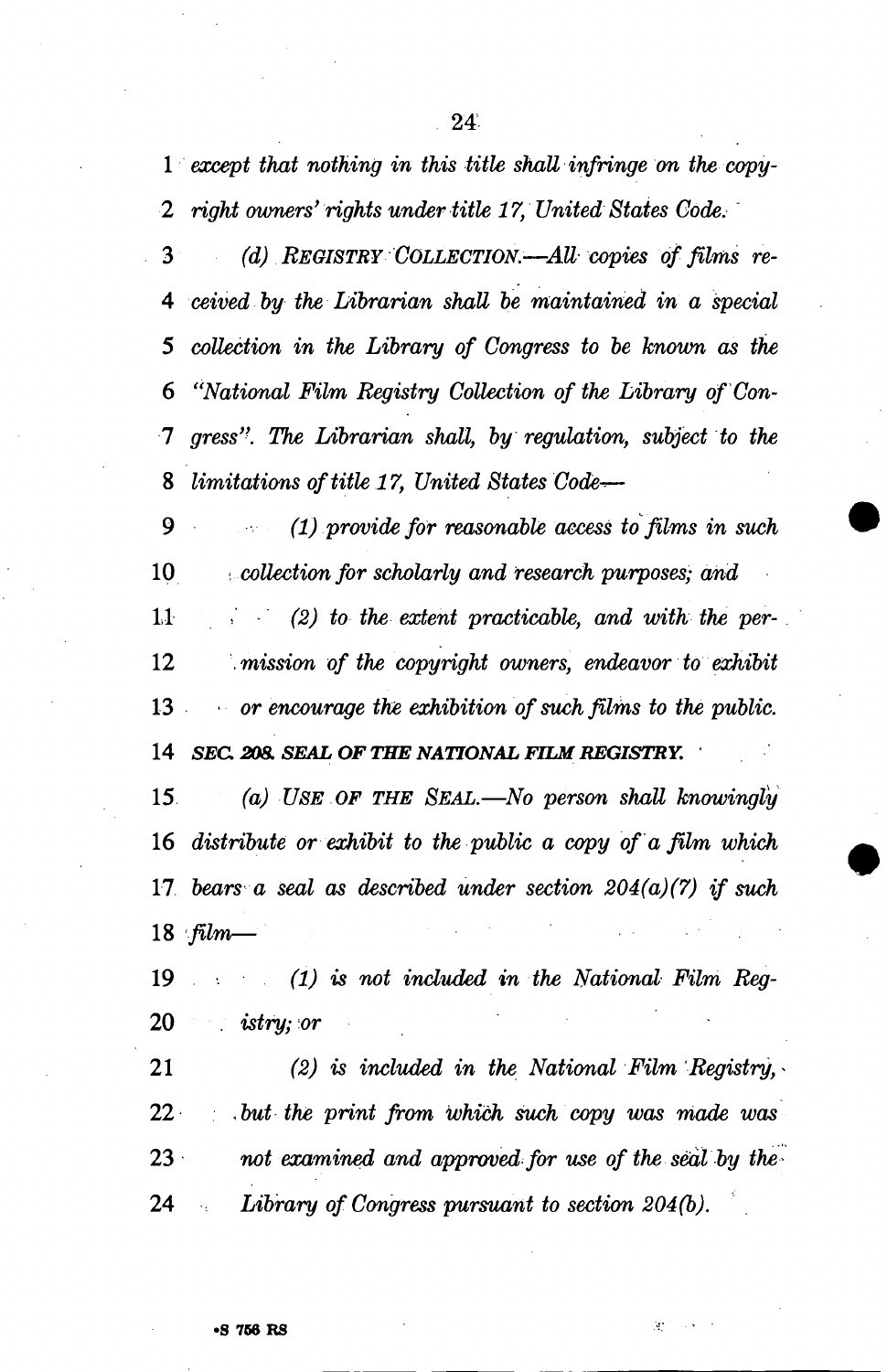*(b) EFFECTIVE DATE OF THE SEAL.*—*The use of the 2 seal as described in this section shall be effective for each film after publication by the Librarian in the Federal Reg- ister of the name of that film selected for inclusion in the National Film Registry.* 

 *SEC 209. REMEDIES.* 

 *(a) JURISDICTION.*—*The several district courts of the United States shall have jurisdiction, for cause shown, to 9 prevent and restrain violations of section 208 upon the ap- plication of the Librarian to the Attorney General of the United States acting through the several United States At- torneys in their several districts.* 

 *(b) RELIEF.*—*(1) Except as provided in paragraph (2), relief shall be limited to the prospective removal of the seal of the National Film Registry.* 

 *(2) In any case in which the Librarian finds a pattern or practice of the willful violation of this title, the United States District Courts may order civil fines of not more than \$10,000 and appropriate injunctive relief.* 

 *(c) EXCLUSIVE REMEDIES.*—*The remedies provided under this section shall be the exclusive remedies under this title or any other Federal or State law, regarding the use of the seal as described by section 204(a)(7).*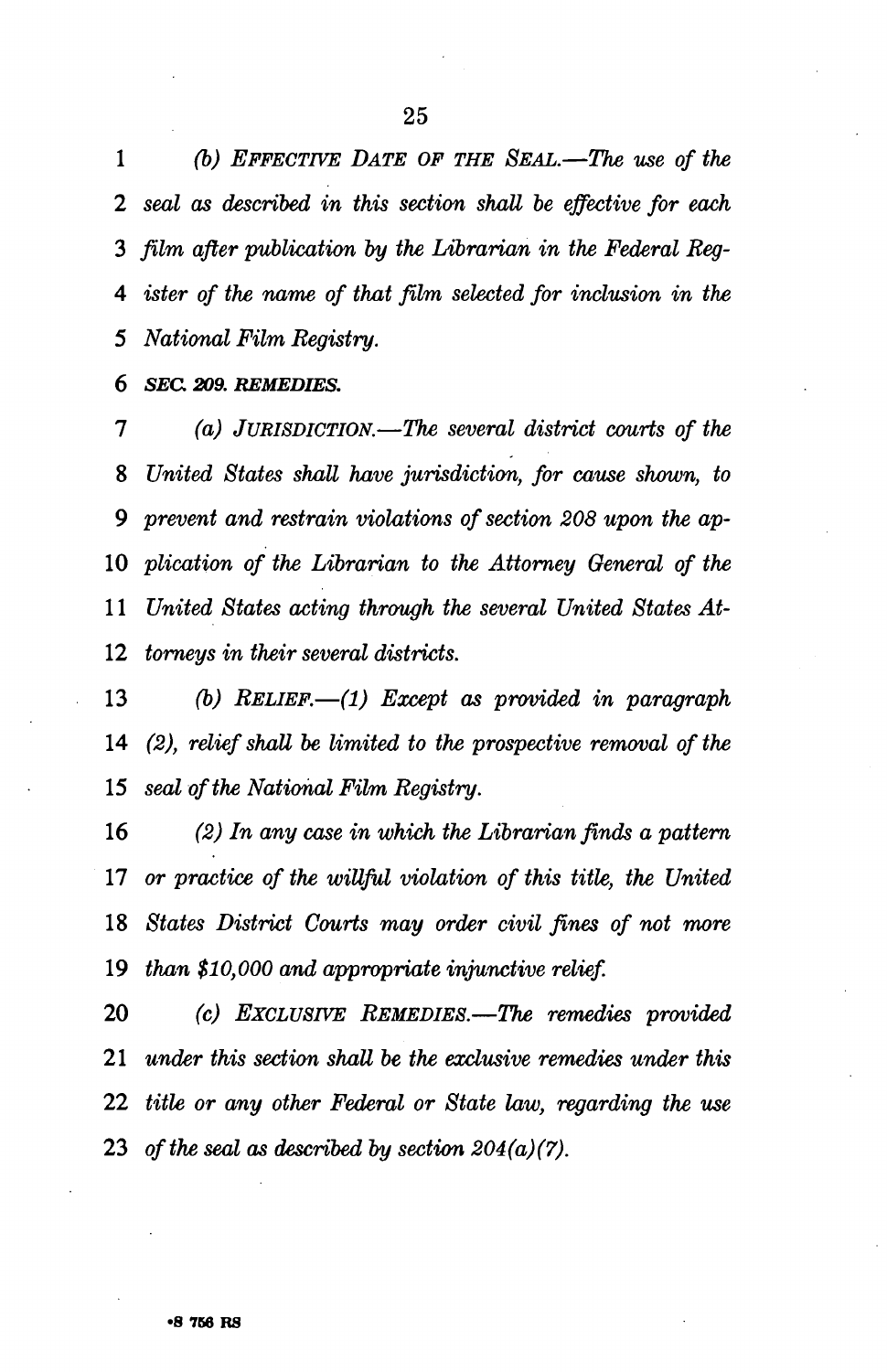*SEC. 210. STAFF OF BOARD; EXPERTS AND CONSULTANTS.* 

*2 (a) STAFF.*—*The Librarian may appoint and fix the pay of such personnel as the Librarian considers appro- priate.* 

*5 (b) EXPERTS AND CONSULTANTS.*—*The Librarian may procure temporary and intermittent services under section 3109(b) of title 5, United States Code, but at rates for individuals not to exceed the daily equivalent of the 9 maximum rate of basic pay payable for GS-15 of the Oen- eral Schedule, and in no case may a Board member be paid as an expert or consultant.* 

 *SEC. 211. DEFINITIONS.* 

 *For purposes of this title:* 

 *(1) The term "Board" means the National Film Preservation Board.* 

 *(2) The term "copy" used in reference to a film means a copy fixed on film stock, not on other media such as videotapes or laser disks.* 

 *(3) The term "film" means a motion picture as defined in section 101 of title 17, United States Code, except that such term excludes any works not origi- natty fixed on film stock, such as videotapes or laser disks.* 

 *(4) The term "Librarian" means the Librarian of Congress.*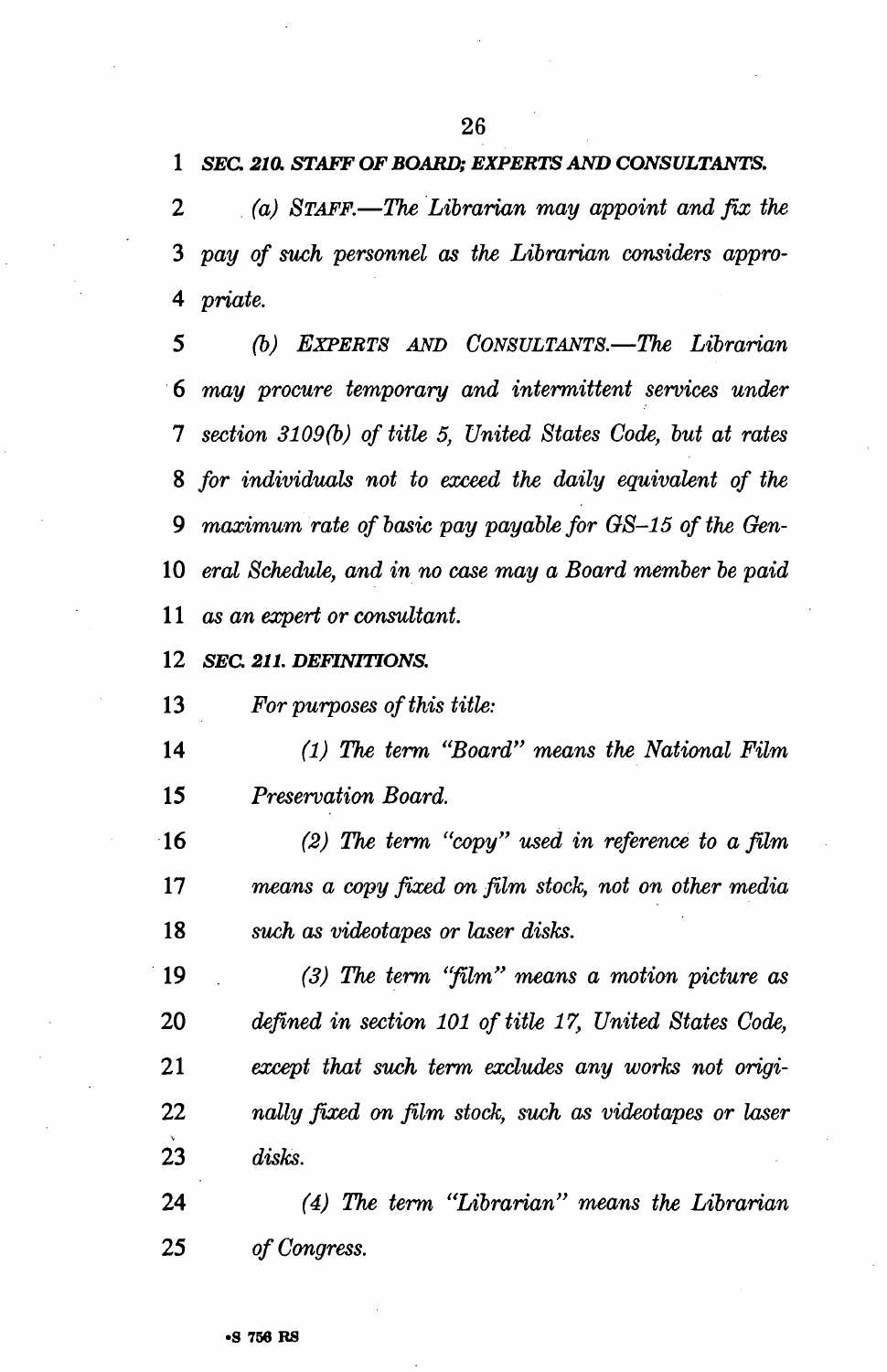*(5) The term "publication" means a publication 2 as defined in section 101 of title 17, United States Code.* 

 *(6) The term "Registry version" means, with re- spect to a film, the version of the film first published or as complete a version as bona fide preservation 1 and restoration activities by the Library of Congress or another archive acting pursuant to section 204 can 9 compile.* 

 *SEC 212. STUDY BY THE LIBRARIAN OF CONGRESS.* 

 *The Librarian, after consultation with the Board, shall conduct a study on the state of film preservation and res- toration, including the activities of the Library of Congress and the other major film archives in the United States. The Librarian shall consult with film archivists, educators and historians, copyright owners, film industry representatives, including those involved in the preservation of film, and others involved in activities related to film preservation. No later than 1 year after the date of enactment of this section, the Librarian shall submit to the Congress a report contain- ing the results of the study conducted under this section. SEC. 213. AUTHORIZATION OF APPROPRIATIONS.* 

 *There are authorized to be appropriated to the Library of Congress, such sums as are necessary to carry out the*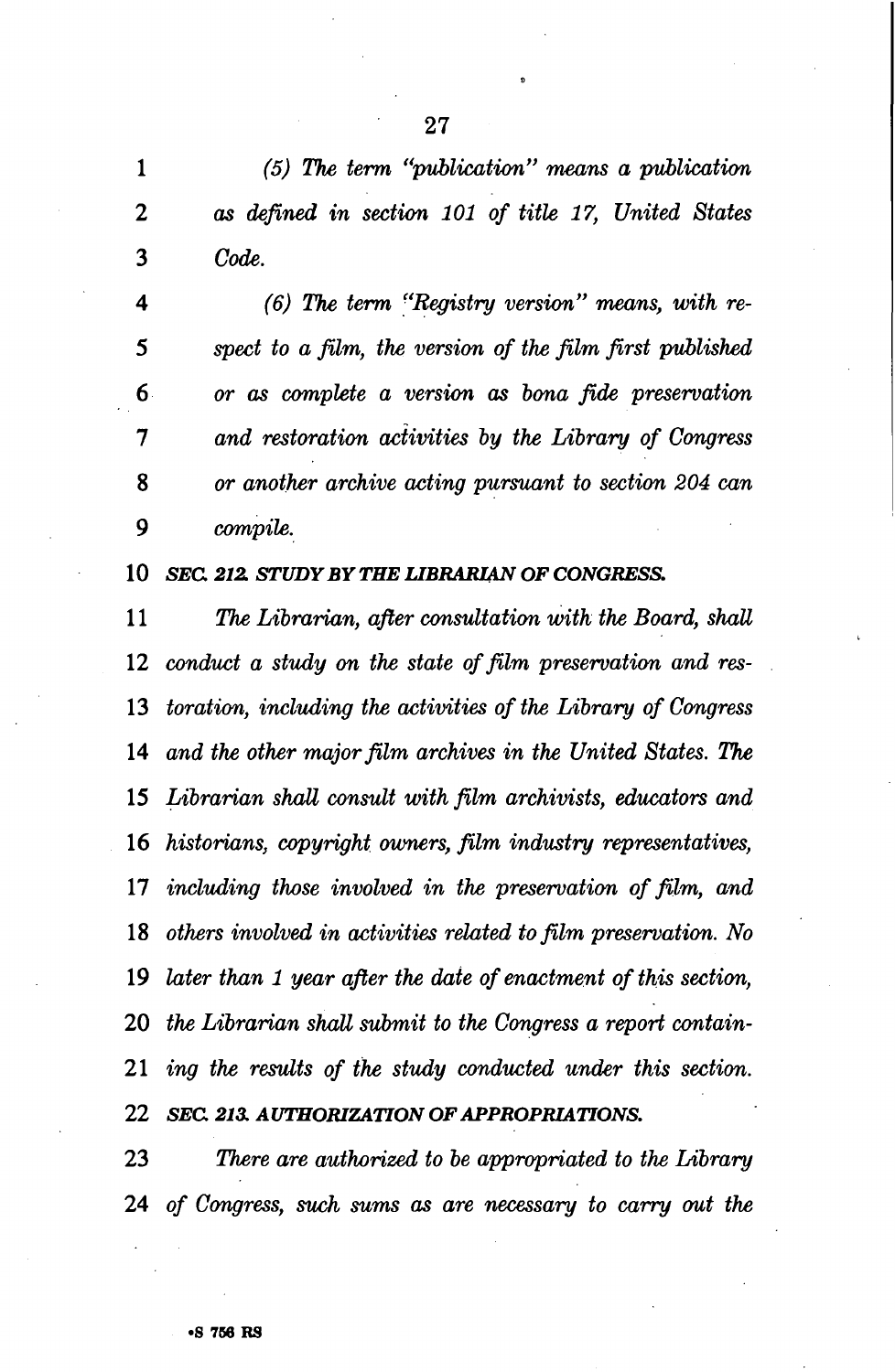*provisions of this title, but in no fiscal year shall such sum exceed \$250,000.* 

 *SEC. 214. EFFECTIVE DATE.* 

 *The provisions of this title shall be effective on the date of the enactment of this Act through September 30, 1997. The provisions of this title shall apply to any copy of any 1 film, including films selected for inclusion in the National Film Registry under the National Film Preservation Act 9 of 1988. Films selected for the National Film Registry under the National Film Preservation Act of 1988 shall be*  1 *deemed to have been selected under this title.* 

 *SEC 215. REPEAL.* 

 *The National Film Preservation Act of 1988 (2 U.8.C. 178 et seq.) is repealed.*